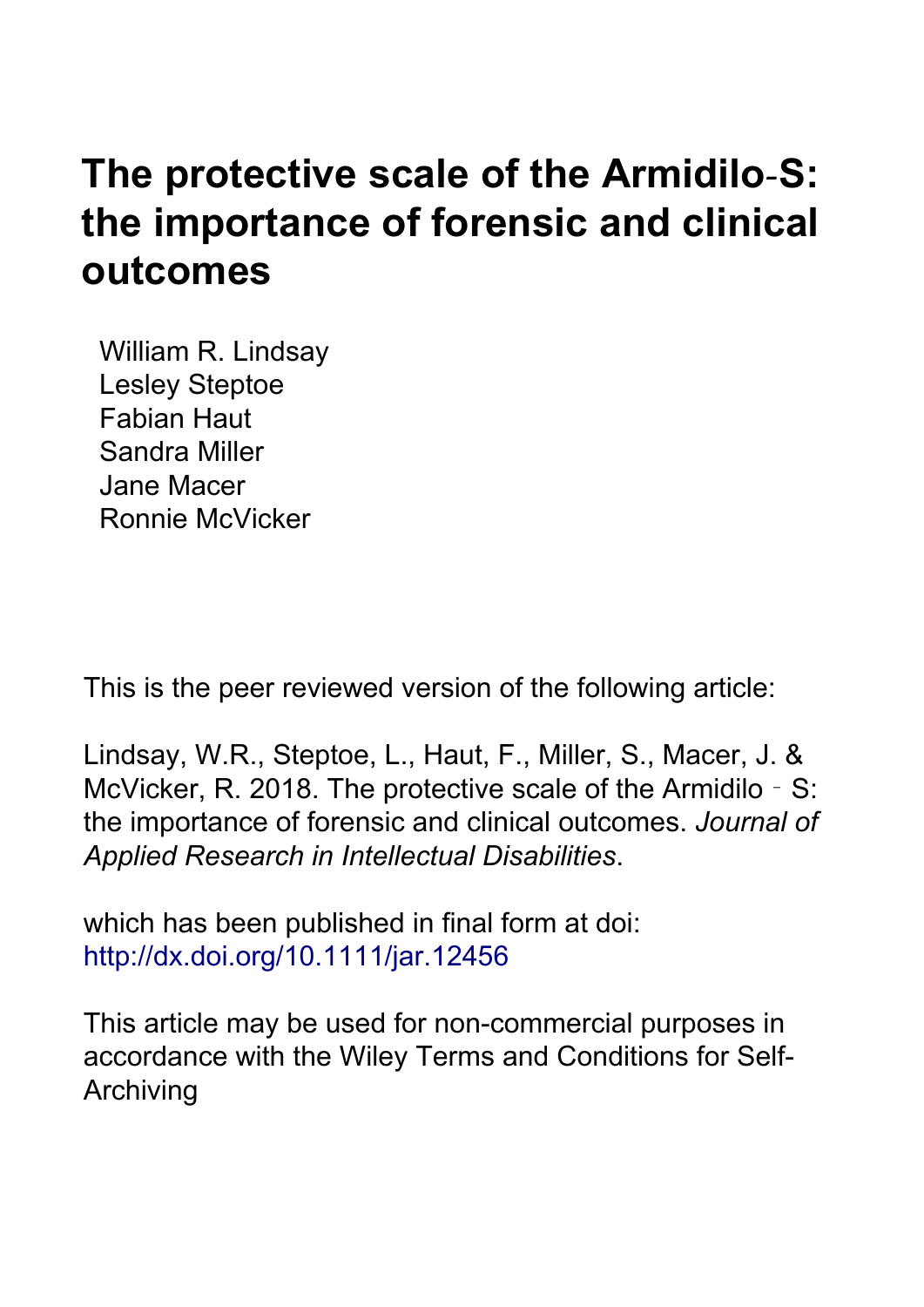The Protective Scale of the Armidilo-S: The importance for accurate assessment and

community safety

William R Lindsay<sup>abc</sup> Lesley Steptoe<sup>cd</sup> Sandra Miller<sup>c</sup> Fabian Haut c Jane Macer<sup>b</sup> Ronnie McVicker <sup>a</sup>

<sup>a</sup> Danshell Healthcare, York, UK

<sup>b</sup> University of West of Scotland, Glasgow, UK, Deakin Univ., Melbourne, Australia.

<sup>c</sup> NHS Tayside, Dundee, UK

<sup>d</sup> University of Abertay, Dundee

Keywords: Dynamic risk; intellectual disabilities; offenders; protective factors; ARMIDILO-S;

Correspondence: Dr Lesley Steptoe, Psychological Therapies, NHS Tayside, 1 Edward Street, Dundee, DD1 5NS, Scotland, UK, E-Mail lsteptoe@nhs.net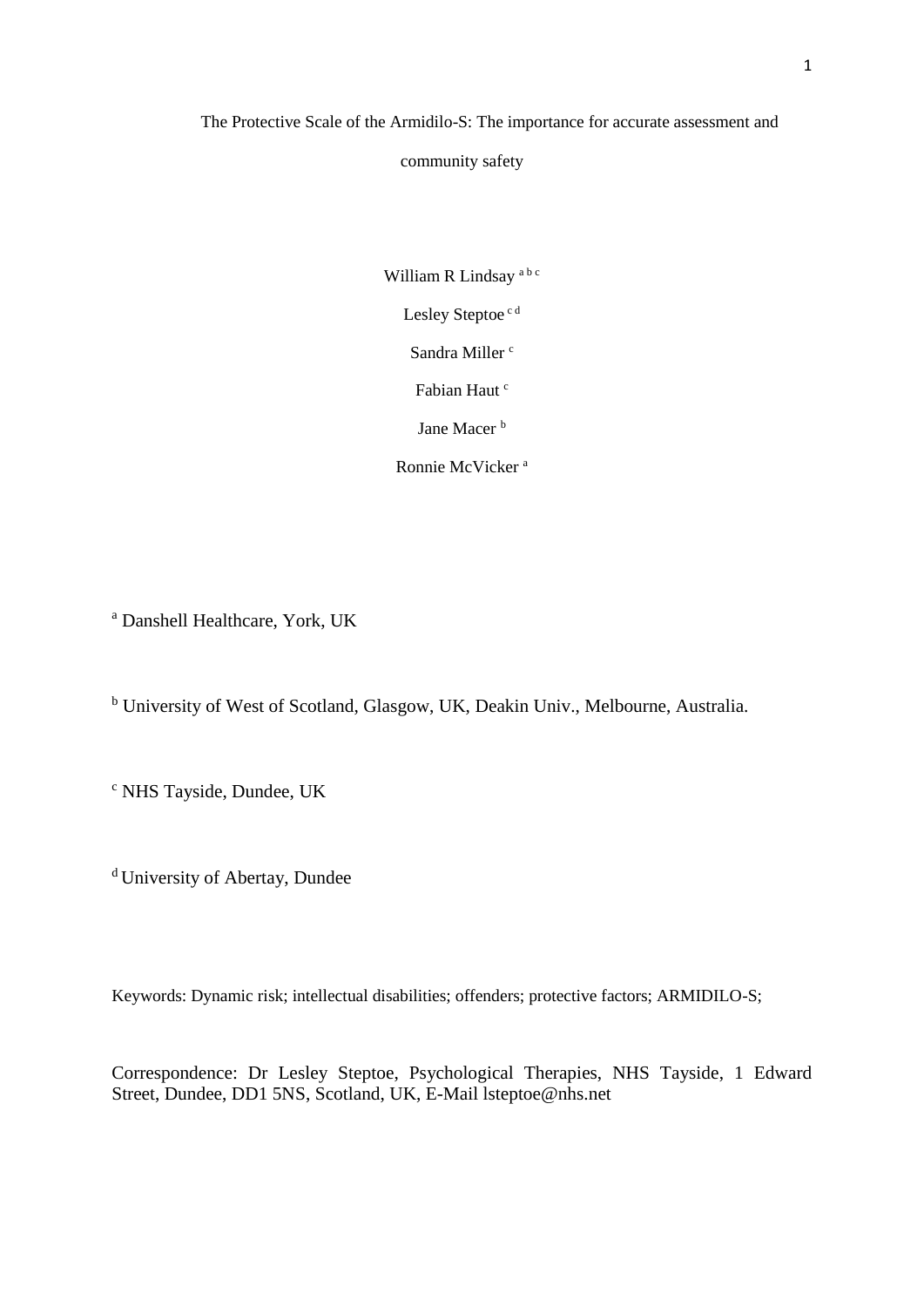#### Abstract

The Armidilo has two scales – the risk scale and the protective scale. Research has been confined to the risk scale which appears to predict future incidents with medium to large effect sizes. There have been no publications on the use of the protective scale.

The Armidilo was completed on 4 individuals with IDD who were either moving on from their placement or whose placement was in jeopardy because of new information or altered policies in the organisation. The Armidilo was completed in the usual fashion.

Risk and protective results show that for each individual, recommendations could be made that ensured the best outcome. For two participants restrictive placements were avoided because of the data on protective factors.

The protective scale can be a powerful support for the clinician's case in offenders with IDD. The protective scale should be completed routinely for clinical evaluation.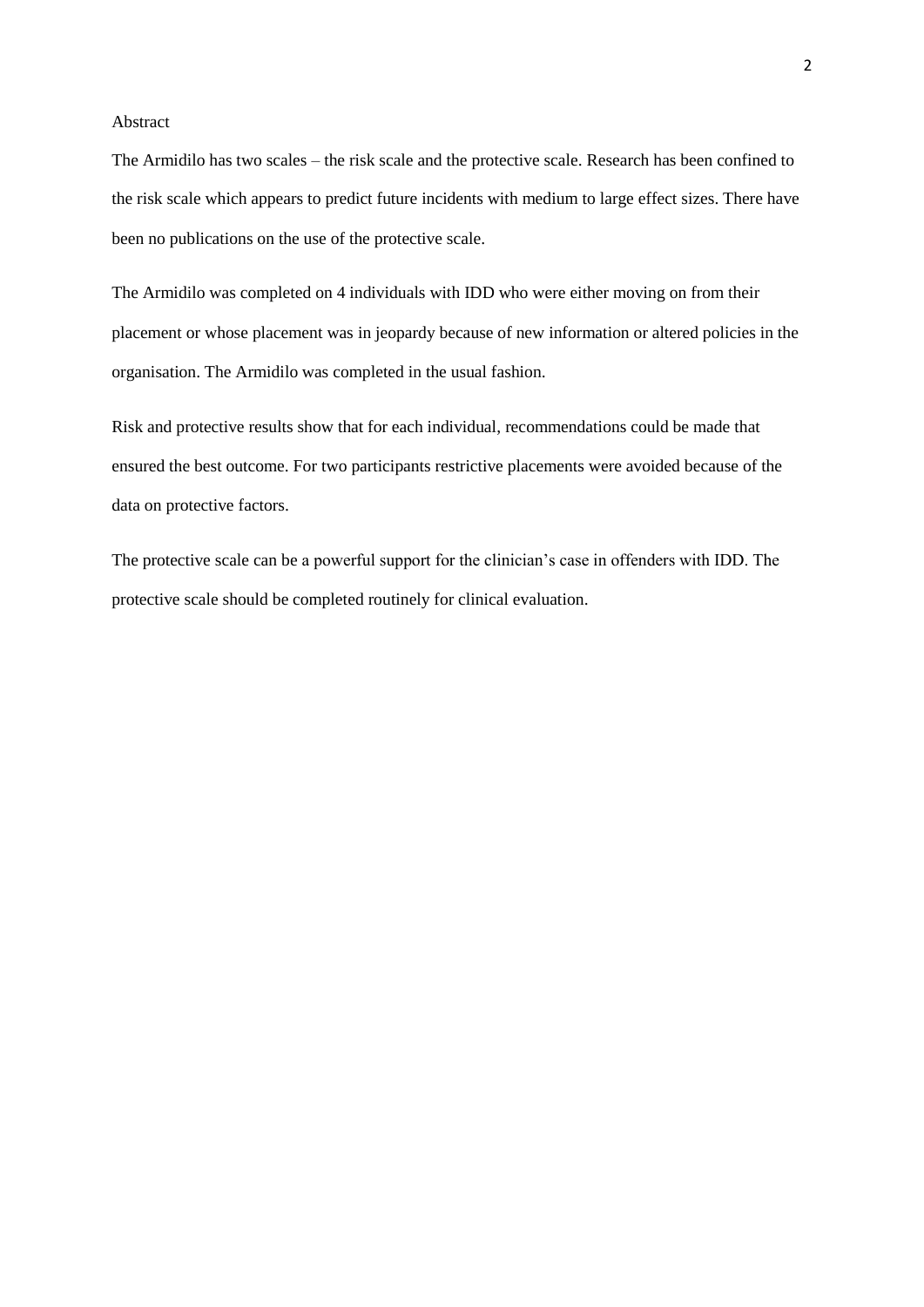Dynamic risk assessments contrast with static risk assessment in that the variables are able to be changed through treatment and management of the individual. Therefore, these variables are able to be incorporated into effective risk management plans for offenders with intellectual and developmental disabilities (IDD). Studies investigating the predictive value of dynamic variables with offenders with IDD have suggested that they may be as good as static variables in predicting future offences. Three early studies suggested the importance of clinical and dynamic indicators with this client group. Lindsay, Elliot and Astell (2004a) found that dynamic indicators of risk such as poor treatment compliance and anti-social attitudes, in 52 offenders with IDD, correlated with reoffending with a value as high or higher than static variables such as childhood behavioural and attachment problems. Quinsey, Book and Skilling (2004) in a study on 54 offenders with IDD found that in addition to the static variables on the VRAG, anti-social attitude (a dynamic indicator) also had a significant relationship with reoffending. McMillan, Hastings and Coldwell (2004) reported that a clinical rating of risk made by the multi-disciplinary team was as good a predictor of future violence as previous violent incidents.

Lindsay et al (2004b) and Steptoe et al (2008) developed the Dynamic Risk Assessment and Management System (DRAMS), including ratings of mood, anti-social behaviour, self-regulation, compliance and other clinical items. They found that the total score predicted violence over the next 2 days with an AUC of .73. This was a particularly powerful result since the occurrence or absence of the incident was so dynamic. In a field study with 30 offenders with IDD living in the community Lindsay et al (2017, in press) found that repeated assessments using the DRAMS predicted whether a participant was likely or not likely to perpetrate a violent incident in the following week with an AUC of 0.86 which is a very large effect size.

In relation to sexual incidents, Boer, Tough and Haaven (2004) developed the Assessment of Risk Manageability for Individuals with Developmental and Intellectual Limitations who Offend Sexually (Armidilo-S). The predictive value of this was assessed by Blacker et al (2011) in their study comparing 44 special needs with 44 mainstream offenders. With the special needs offenders, the Armidilo-S predicted incidents with AUCs between .73 and .76 and with the small sub group of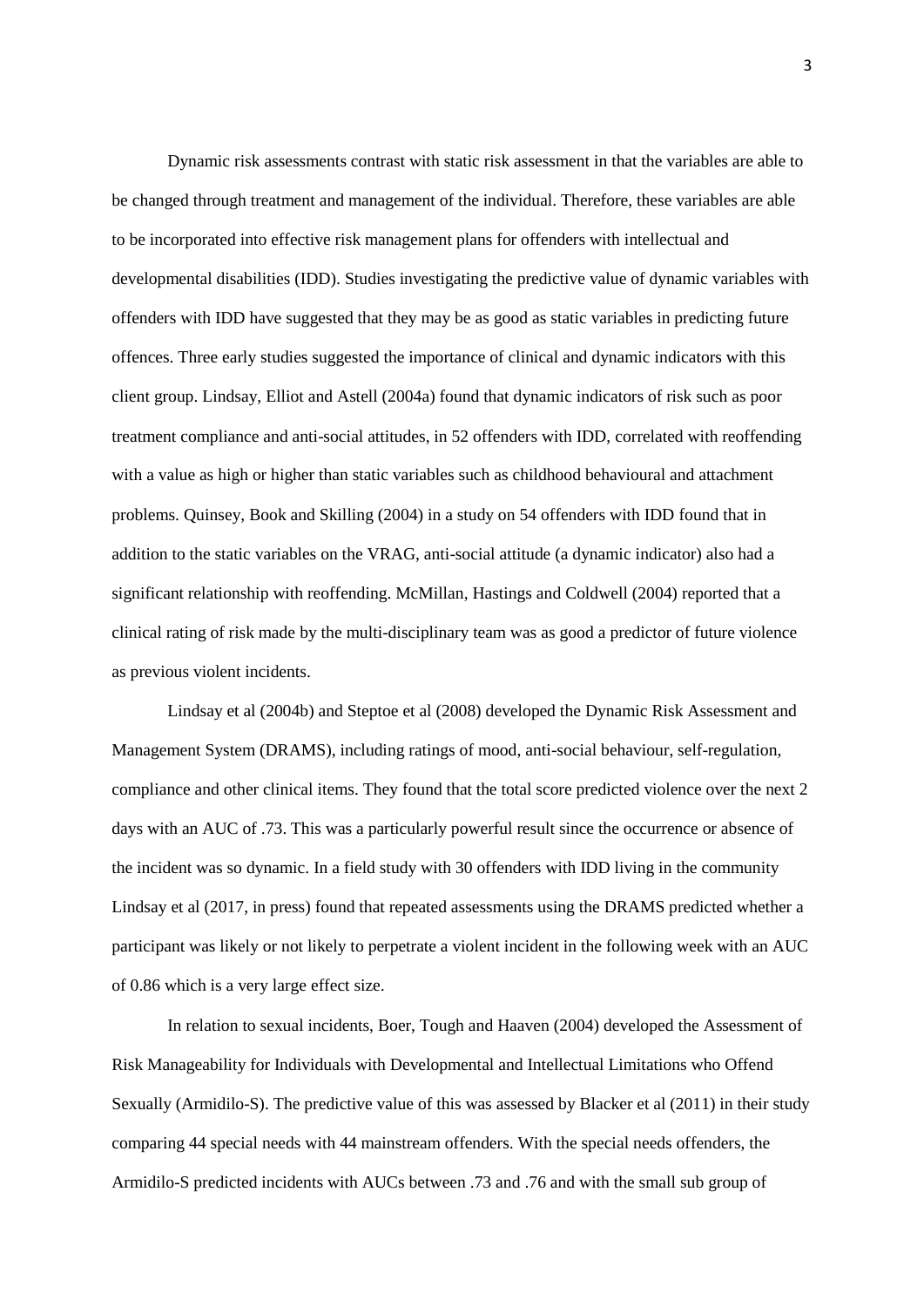offenders with ID ( $n = 10$ ) it predicted incidents with AUCs between .75 and .86. In a study by Lofthouse et al (2013a) on 64 sex offenders with ID over a period of 6 years, predictive values for different sections of the ARMIDILO ranged between AUC .79 and .90 with an AUC of .92 for total score. These studies certainly suggest that the dynamic risk assessment may be a potent addition to risk management in this client group.

Because there seemed to be an emerging powerful relationship between dynamic risk factors and future incidents for this client group, Lofthouse et al (2012) reanalysed the risk assessment data on 212 offenders with IDD published by Lindsay et al (2008) where they had found that both the VRAG and the Short Dynamic Risk Scale (SDRS), an easily and quickly completed dynamic risk assessment, had equivalent risk predictive values of AUC = .71 and .72 respectively. They used the model to investigate the functional relationships between risk factors developed by Kraemer et al (2001) which enables the investigator to determine whether the risk factors are overlapping, independent, mediating, moderating or acting as a proxy. They found that the dynamic variables on the SDRS acted as a proxy for the variables in the VRAG. They concluded that since these risk factors captured elements of the same underlying risk associated with violence, and since dynamic variables were more accessible and contributed towards risk management regimes, dynamic assessments could provide immediate information more relevant to intervention planning and the reduction of presenting risk.

These developments may have significant implications for the assessment and management of risk for people with IDD. The extent to which these studies can be replicated is extremely important for the future management of offenders with IDD. If it can be established that proximal indicators are not only more accessible, but also as predictive as static indicators, this may have a significant impact on procedures and practice in helping offenders with IDD to access services more adequately suited to the offender's current risk profile. Clinicians may have an awareness that there are protective factors, for example treatment effectiveness, that has positively influenced risk manageability however it can be difficult to argue this positive and dynamic aspect relative to the evidential static risk factors which may be subject to discussion within the risk management meeting. The crucial aspect is for further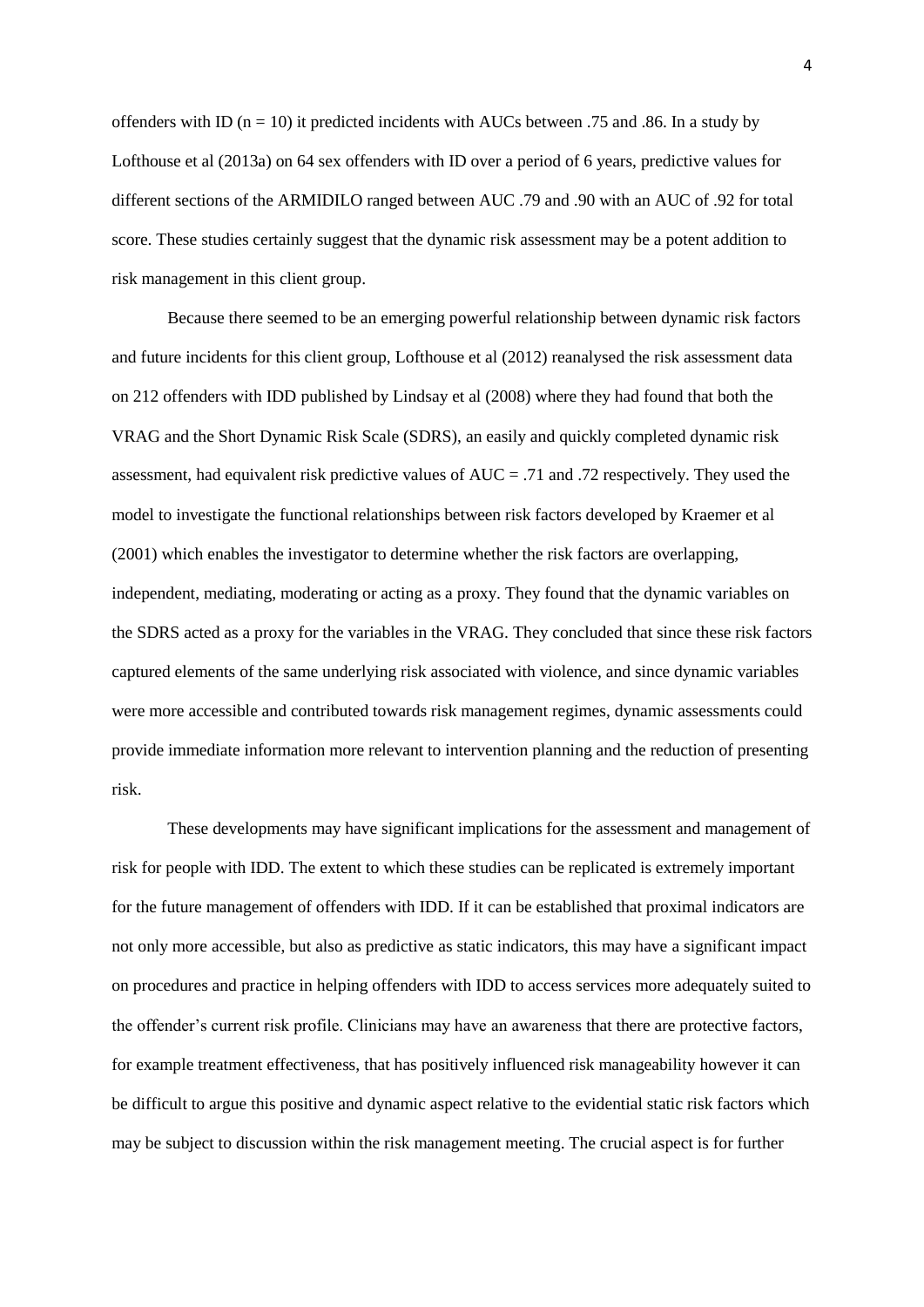studies to be conducted in this area but to date there has been a dearth of publications regarding protective factors to be evidentially considered for offenders with IDD.

There is a slowly growing body of mainstream research investigating protective factors. The potential for assessments of protective factors to risk is demonstrated in reports on mainstream offenders. Willis and Grace (2008) found that social supports and clinical follow up were protective factors in the risk for future violent incidents in mainstream offenders. In the field of sex offenders with IDD, Lindsay et al (2002) reported that a planned follow up was a significant protective factor with a large effect size.

The Armidilo-S has become the principal dynamic risk assessment for sex offenders with IDD. It was also the first risk assessment to incorporate a protective scale (Boer et al, 2007). The protective scale is parallel but independent to the risk scale. For some items if the risk remains high e.g. high sexual preoccupation, but if the protective factor is also high e.g. constant supervision by experienced staff, the protective factor counters the risk factor. For other items the risk may have moderated e.g. high impulsivity lowering to moderate with corresponding improvements in the protective factor: low moderating to moderate impulse control. In this case the protective factor acts as the opposite of the risk, i.e. as the risk reduces the protection automatically increases. The crucial point is that the protective scale is independent, different factors will perform differently and the two scales are not added or subtracted in any way. They are considered separately for effect. In another example, the risk scale might be high with no protective rating e.g. poor supervision or staff unaware of sexual risk. Therefore, risk and protective scales can act in different ways to produce a final risk rating.

Two protective scales have been developed for mainstream offenders. The Structured Assessment of Protective Factors for violence risk (SAPROF; de Vogel et al 2012) was developed specifically to assess protective factors in relation to future violence. It contains three scales, each of which has specific items: the internal scale (e.g. intelligence; secure attachment; empathy); the motivational scale (e.g. work; leisure activities; motivation for treatment) and the external scale (e.g. social networks, intimate relationships, professional care). The SAPROF has been shown to be a good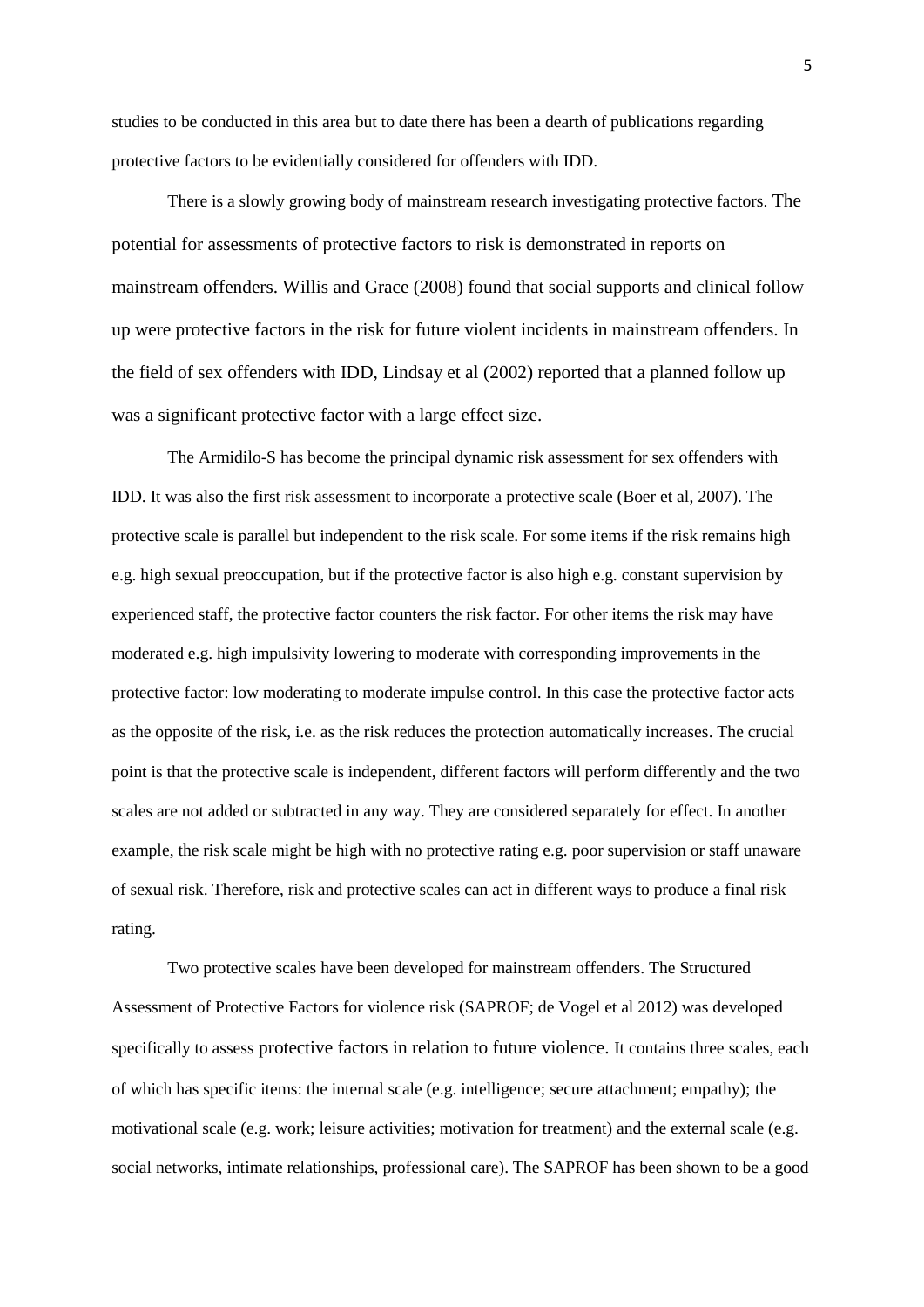predictor of inpatient violence (Abidin et al 2013) and violent recidivism (de Vries Robbé, de Vogel, & de Spa, 2011). In an assessment of the usefulness of the SAPROF in combination with a risk assessment, de Vries Robbe et al (2016), found that it was a good predictor of institutional violence with 185 mentally disordered patients in a secure setting. Wilson et al (2010) assessed the protective scale of the Short-Term Assessment of Risk and Treatability (START; Webster et al 2009). The START has 20 items that result in estimates for personal vulnerabilities and strengths. Items include social, relationship, occupational and leisure skills, social supports and personal coping, insight and plans. After the initial assessment phase, they followed up 30 patients over one year. They found that the greater the participants' assessed strengths the less likely they were to engage in aggression over the follow up year. However, a strengths assessment did not contribute uniquely over the vulnerabilities scores to the predictions of aggression. These studies do, however, suggest that a consideration of client strengths and protective factors will be a very important area for future investigation in risk assessment.

This study is the first to investigate the utility of the protective scale for the Armidilo-S. The report concentrates on the effect that the scale has on clinical decision making and presents cases where the decisions have been directed or changed by the data on protective factors.

Method

Participants.

Four male sex offenders with IDD were chosen to illustrate the ways in which the protective scale of the Armidilo-S can be used. Their characteristics will be described in the results section.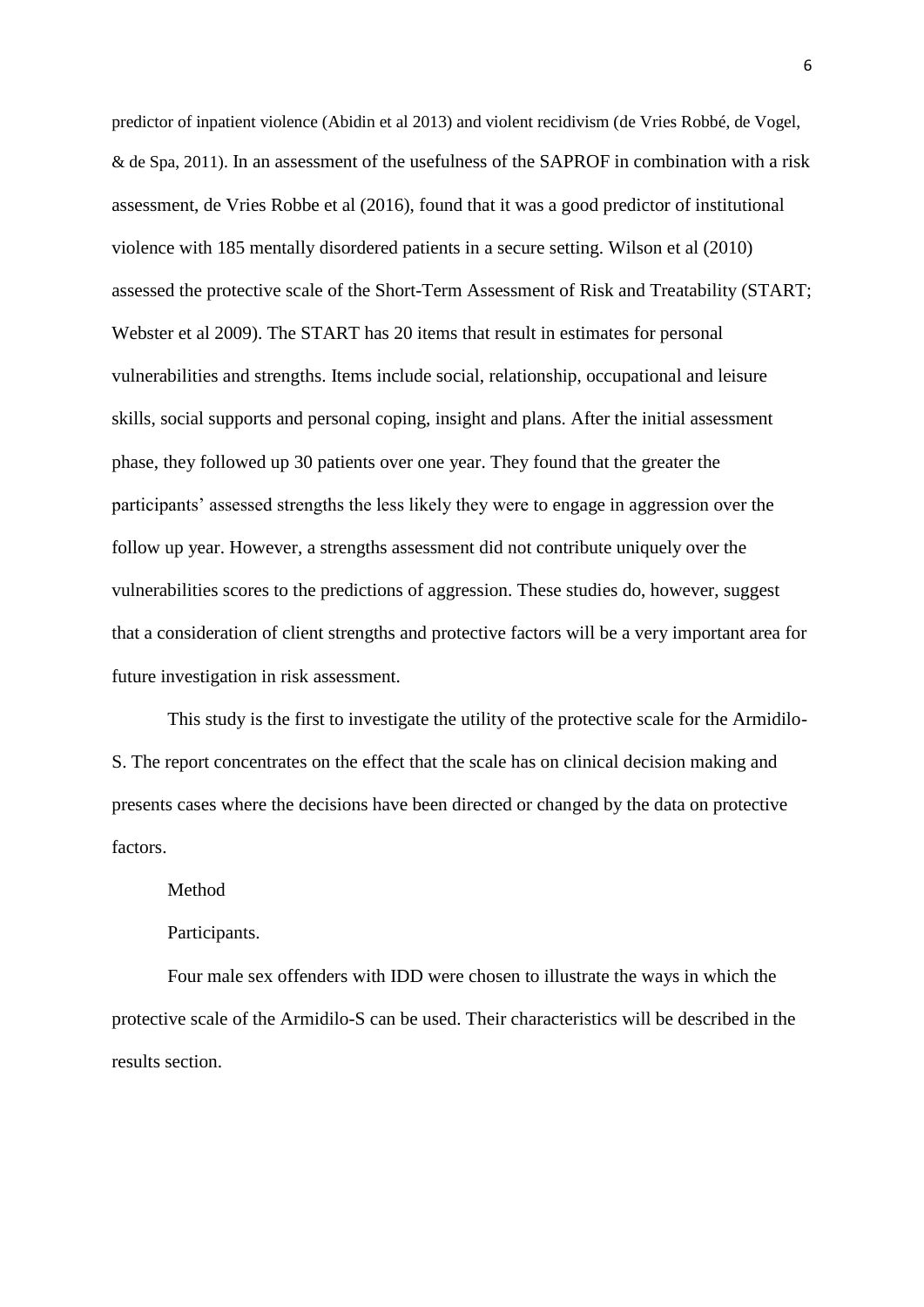### Materials.

*The Static 99 (Hanson & Thornton 2000).* - (Hanson & Thornton 2000). The Static-99 is a well established actuarial instrument designed to measure long-term sexual recidivism. It contains 10 items covering four domains: persistence of sexual offending, sexual deviance, type of victims and anti-sociality. A raw total score is obtained (0–12), which is used to determine a recidivism risk estimate. Nominal risk categories can also be obtained from raw scores: '0' and '1' are categorized as Low Risk; '2' and '3' as Medium– Low Risk; '4' and '5' as Medium–High Risk; and scores of '6' and above as High Risk. In the current study, the total score was used. The Static-99 has been shown to be an effective assessment for sexual offenders with IDD (Hanson, Sheahan & VanZuylen 2013).

*The Armidilo-S (Boer, Haaven, Lambrick, Lindsay, McVilly, Sakdalan & Frize 2013)* - The Armidilo-S includes 26 items that have a dynamic relationship to risk or manageability of risk of intellectual disability sex offenders. The dynamic factors are defined as either stable (i.e. relatively enduring characteristics) or acute (i.e. rapidly changing contextual factors), and they refer to either the individual or the environment. The stable dynamic environmental items cover staff attitudes towards sex offenders with IDD, communication amongst supervisory staff, client-specific knowledge by staff, consistency of supervision including environmental consistency. Acute dynamic environmental items refer to any changes in supervisory staff, monitoring by staff, victim access and environmental changes such as relocation. Stable dynamic offender items involve compliance with supervision and treatment, offence management of risk factors and relapse prevention, sexual deviance and preoccupation, emotional coping, mental health, substance abuse, impulsive control, and relationships. Finally, the acute dynamic offender items refer to changes in supervision or treatment, changes in sexual preoccupation, changes in victim related behaviours and changes in emotional coping. Each of the four scales has a final item on individual or unique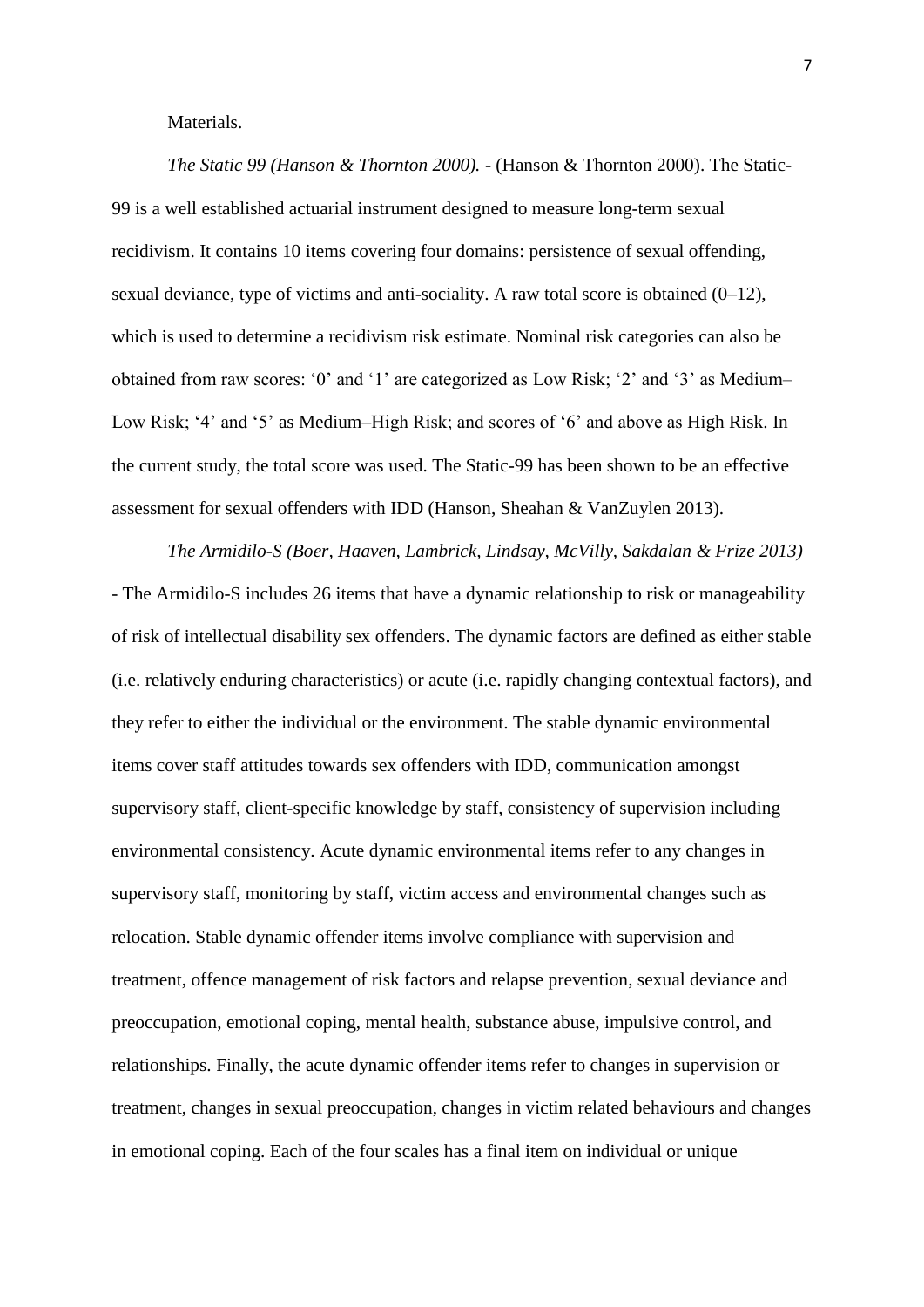considerations for the person being assessed with examples in the manual for possible factors such as Autistic spectrum. Each item's presence over the previous period (2 years for stable items, 3 months for acute) is rated on a scale ranging from 0 to 2, where  $0 =$  not present,  $1 =$ somewhat present, and  $2 =$  definitely present. Lofthouse et al  $(2013a)$  found Cronbach's alphas were 0.71 for the total environment items, .86 for the total offender and 0.86 for the total Armidilo-S.

The protective scale reviews the same items with the same scoring system from 0, not present as a protection, through 1, somewhat present, to 2, definitely present as a protection.

Procedure

The study received approval through the Caldecott system because all the data were already in the case files and were anonymised for publication. All the participants were assessed for clinical purposes using both the Armidilo and the Static 99. The information was then made available to interested parties for clinical purposes.

A convergent approach (Boer et al 2013) is recommended when using the Armidilo-S. This involves establishing a static risk assessment as a framework and then superimposing the findings from the Armidilo on to the static risk to determine the convergent risk for that individual. For each case a static 99 was conducted prior to administration of the Armidilo.

The administration of the Armidilo involved gathering data from three basic sources:

1. Observation and interview with the person themselves on each of the risk items.

2. Interviewing staff members for information about each item.

3. Case file review is also conducted to extract relevant information for each item.

Each item is then scored for a risk value and a protective value.

Results.

Case 1. Mr A. Mr A was aged mid-thirties and had a WAIS-IV UK IQ of 61. He had been charged and convicted of 7 sexual offences all of which occurred while drinking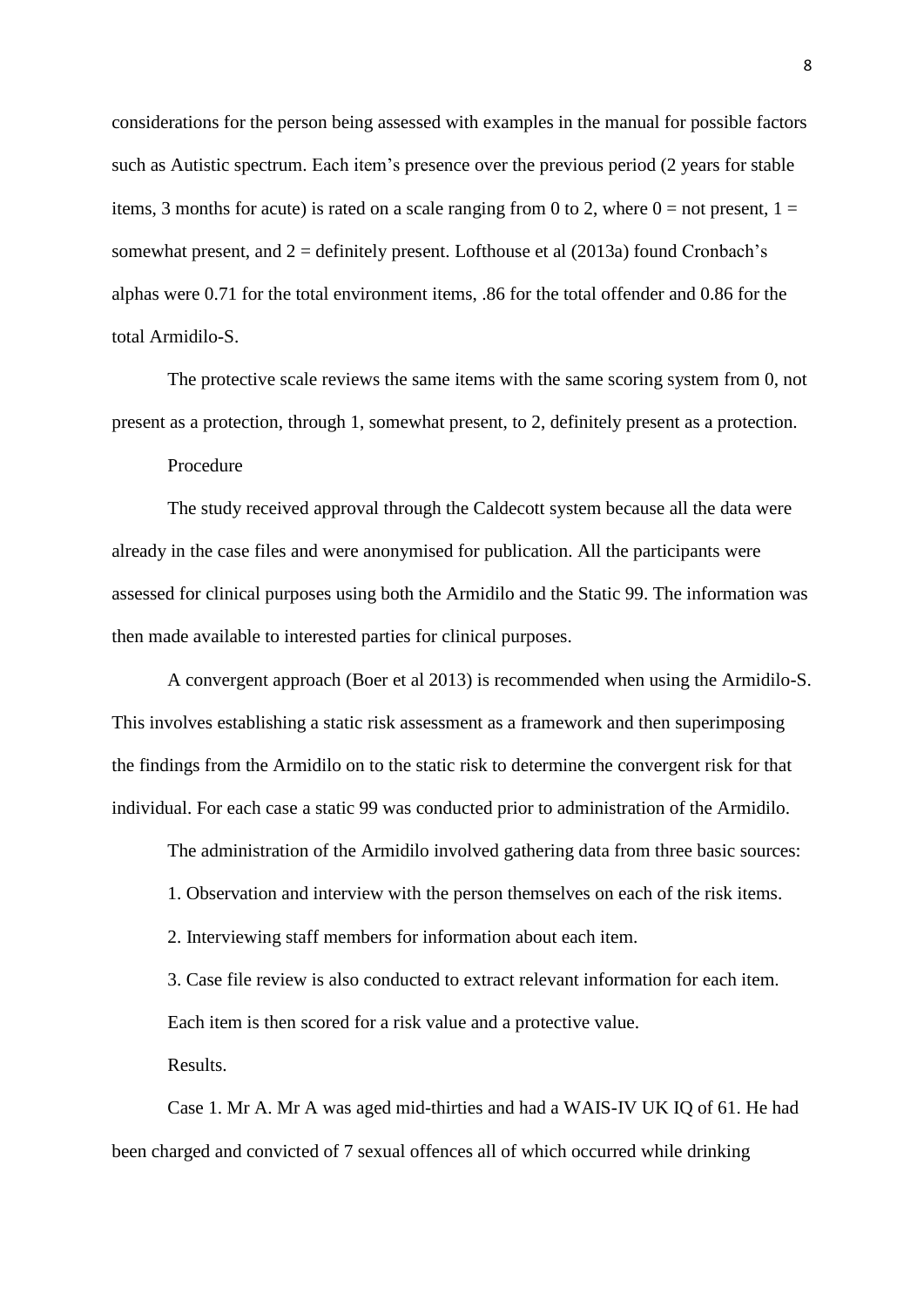alcohol. All the offences were against adult women and ranged from voyeuristic behaviour to sexual assault. He was living in a group home for people with learning disabilities and had been in treatment for 2 years with a further 2 years regular follow up of at least monthly and often 2 weekly sessions. He had no reoffences and had not drunk alcohol for the four years of treatment. His current social worker was changed and the new social worker asked for an independent assessment of risk probability which suggested Mr A was a very high risk for future sexual offences based on the Static 99 and other static risk assessments. From the results of the risk assessment his social worker was of the opinion that the risks were too great to and asked for assessment for secure provision. An independent provider then assessed Mr A and found that he would be suitable for admission to a setting where both care provision and treatment could be provided in the community.

Figure 1 about here.

The issue for the residential establishment where he stayed and for us as treatment providers was that in our opinion Mr A had improved immeasurably both in terms of his drinking and his sexuality. He had improved on all post treatment measures related to offence related thinking (attitudes to women), alcohol use and emotional state however these more idiosyncratic protective factors were not reflected within the risk assessment process. The more dynamic protective factors in this case were therefore more difficult to evidence out with clinical opinion. The protective factor scale of the Armidilo S provides a constructive approach to the evaluation of protective factors which are relevant to risk probability. This report is on the effect of the protective scale of the Armidilo and demonstrate this within a figure to illustrate the way in which protective factors can be placed against risk factors.

Figure 1 shows some of the main risk factors that are assessed in the Armidilo. The results were reported in the presentation to both the social worker, the Multi Agency Public Protection Arrangements (MAPPA) and the low secure provider. The figure shows partial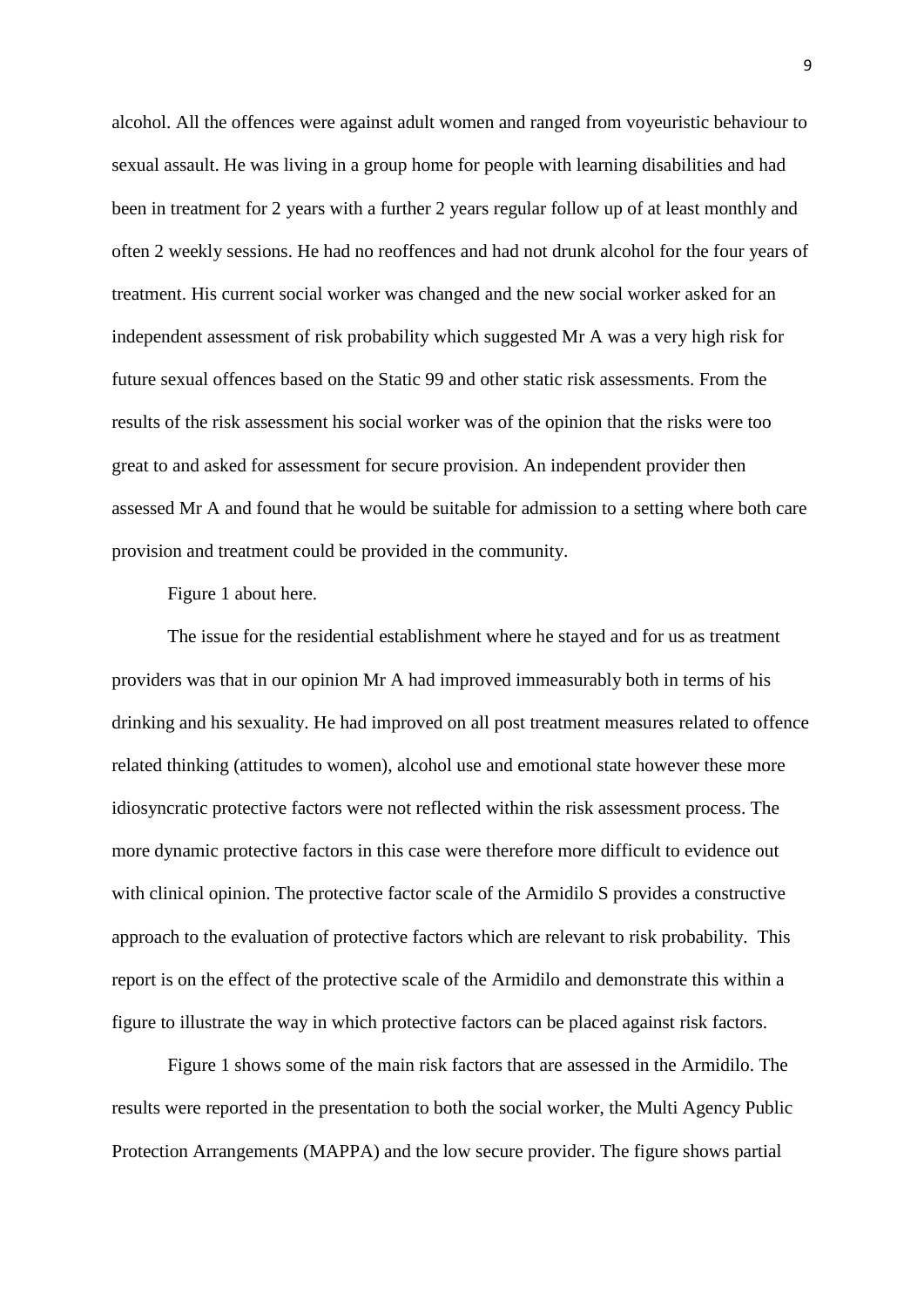risk factors for poor impulse control, self-regulation of sexual preoccupation, mental health issues, alcohol misuse, emotional dysregulation, sexual coping and access to victims. This last point will always be at least a partial risk factor for anyone who lives in the community. The risk factors were evaluated conservatively so that there could be little argument against our risk assessment. All of the risk factors were set in a framework of high risk for future offending (Static 99).

The protective factors were then placed against the risk factors, always in the context of high risk for future sexual offending. The protective factors seen in fig 1 are good compliance with supervision (and treatment although this was not emphasised), no evidence of sexual deviance, excellent relationships with staff, well controlled mental health (through regular mental health monitoring), good alcohol regulation and agreement with a non alcohol regime in the residential home, somewhat effective emotional regulation (with regular psychiatric monitoring), good staff compliance, staff knowledge about Mr A's problems and stability within the staff group, partial access to victims and partially effective offence management regulation. We scored his sexual preoccupation as partially present although we had no good evidence but felt it cautious to assume it might still be present. In the face of possible sexual preoccupation (and no evidence to use anti libidinal medication) we had no protection against the item beyond staff monitoring. The complete Armidilo assessment can be seen in table 1. Perhaps the most interesting aspect is that there were no changes in the risk factors for any acute offender items and so to evaluate protective factors was viewed as having little utility at that time.

The discussion advanced through description of the protective factors that were set against the risk factors identified, which in turn, proved to make a persuasive case and it was decided, even in the context of accepting the high-risk Static 99 assessment, that the various parties were completely accepting of the case for community placement. There were further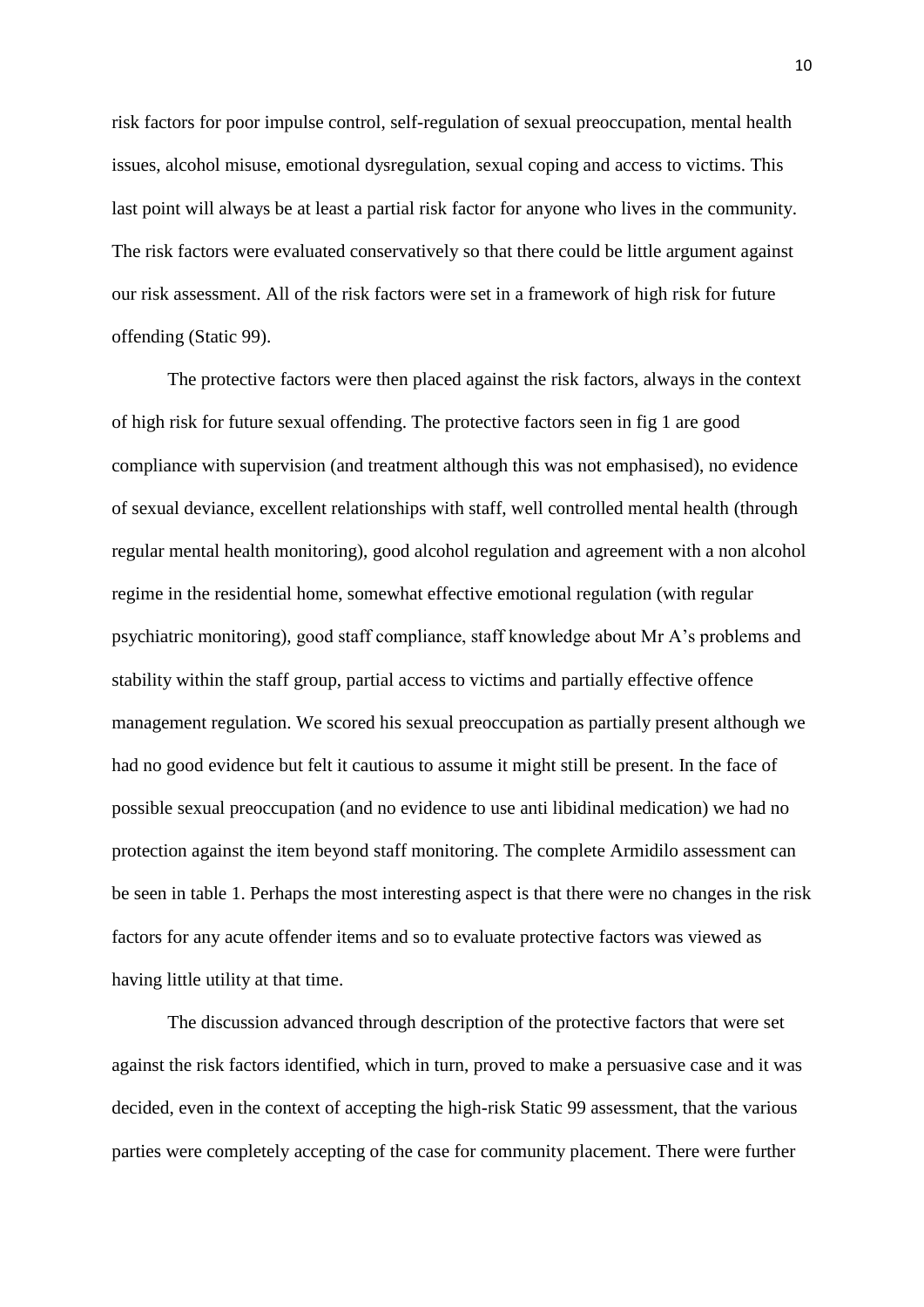concerns when it was reported that Mr A had been staring at females in the community but, again, this was set against the protective factors in his Armidilo assessment and the placement was continued. Two years later he was placed in his own tenancy and a further three years on this placement continued to be successful.

Case 2. Mr B.

Table 1 about here.

Mr B was referred to residential placement following a series of incidents of indecent exposure and one incident of sexual assault. He was in his early twenties and assessment found him to have an IQ of 66 as measured by the WAIS IV UK. He had 5 charges of indecent exposure in shopping centres and two when he was in his garden. He also had three charges related to one incident of sexual assault against two females in a swimming pool. All the females were around his age from 19 to 26 and all the incidents were non-penetrative. The sexual assault charges were touching outside the clothing and one of attempting to put his hand down the female's waistband. None of the charges had been prosecuted because he was found unfit to plead.

Mr B was admitted to residential accommodation with very little background information and following admission he committed three further incidents of indecent exposure in the first few days. Mr B was already on MAPPA supervision and it was thought, following the further reports of sexual offences, that he should be considered for secure provision. A multi-agency case conference agreed to a period of four weeks to conduct an assessment of risk probability, start sex offender treatment to assess compliance, and assess him for the suitability of anti-libidinal medication. In fact there was little optimism that he could be managed in a community setting and it was expected that he would require secure provision to manage his sexuality.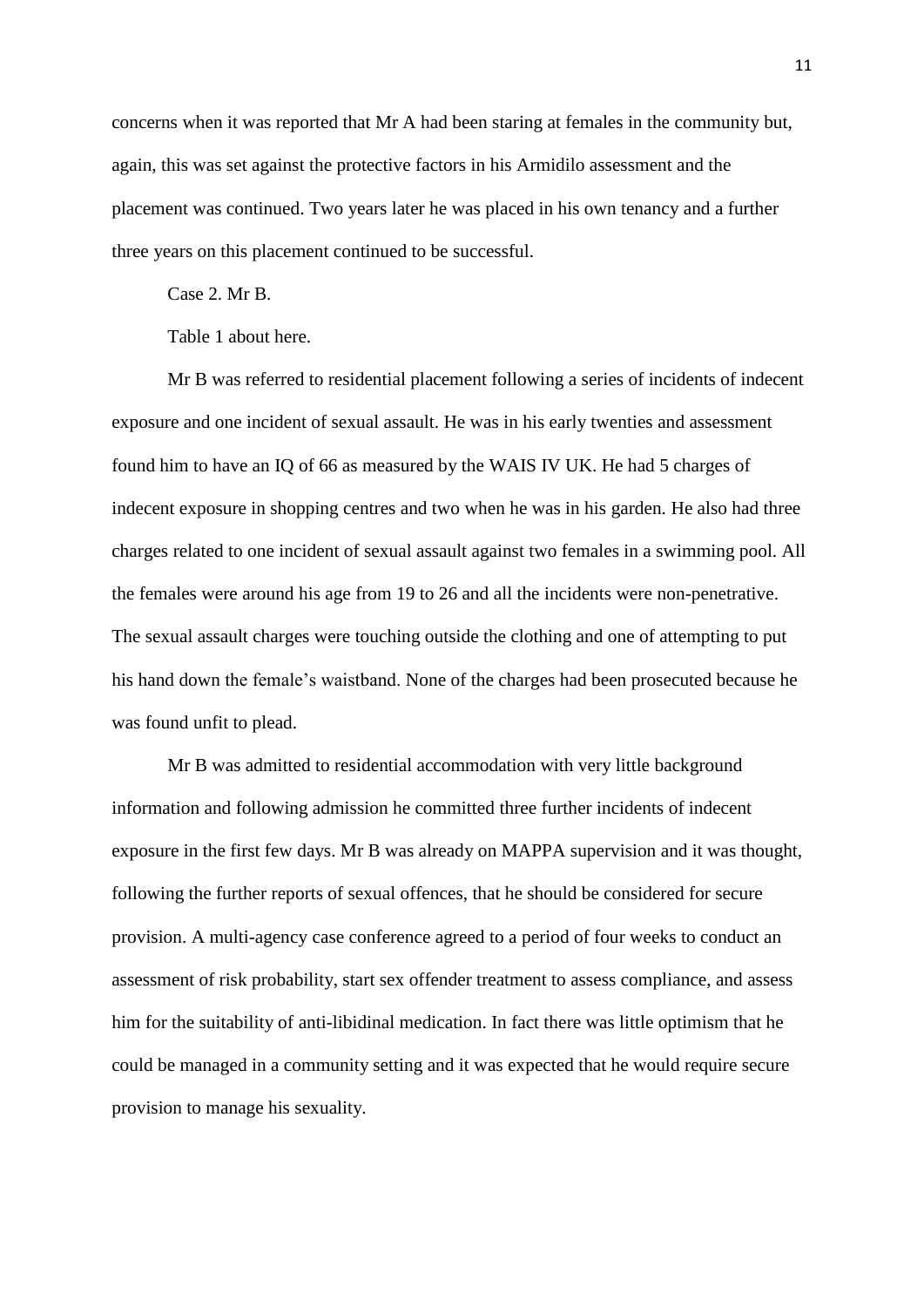Assessment on the Static 99 placed him in the high-risk category for future sex offences with Mr B scoring for more than 6 charges (although none had gone to court), stranger victims, unrelated victims, being less than 25 years old and never having a relationship. It does seem prejudicial to score the latter item since so few men with IDD have had relationships, but even without this item he would have been placed in the high-risk category. We also completed the Violence Risk Appraisal Guide (VRAG; Harris et al 2014) to assess his static risk for future violent assaults. His score of 4 placed him in category 5 which, despite the fact that he had never been violent, represents a medium risk for future violence. The factors making up this result were his young age, being single, some difficult behaviours with schooling and we counted failure to adhere to the conditions (warnings) following each apprehension by the police. Because of this assessment, we stated that while he was at a high risk for future sexual offences, he was not a high risk for violence and this represented the context for the Armidilo assessment.

On the Armidilo several risk factors were assessed as high (Table 1) including compliance with supervision, offence management, high sexual preoccupation and deviance (in relation to indecent exposure), emotional coping, impulse control and relationships. For the latter his parents were extremely defensive of his behaviour and tended to blame the females, the police and social workers involved in his case. However, set against these were strong protective factors when he lived in the residential setting. These included good staff training, good staff attitudes and knowledge of the case following the first 3 weeks, excellent staff consistency of management, and no staff or environmental changes. For the offender items Mr B had excellent compliance with supervision and treatment, some emerging insight into his offence management, some emerging understanding of the importance of impulse control and how to do this, no mental health or substance use issues, and good relationships with staff. He reported that he masturbated around 6 times a day and he was assessed for and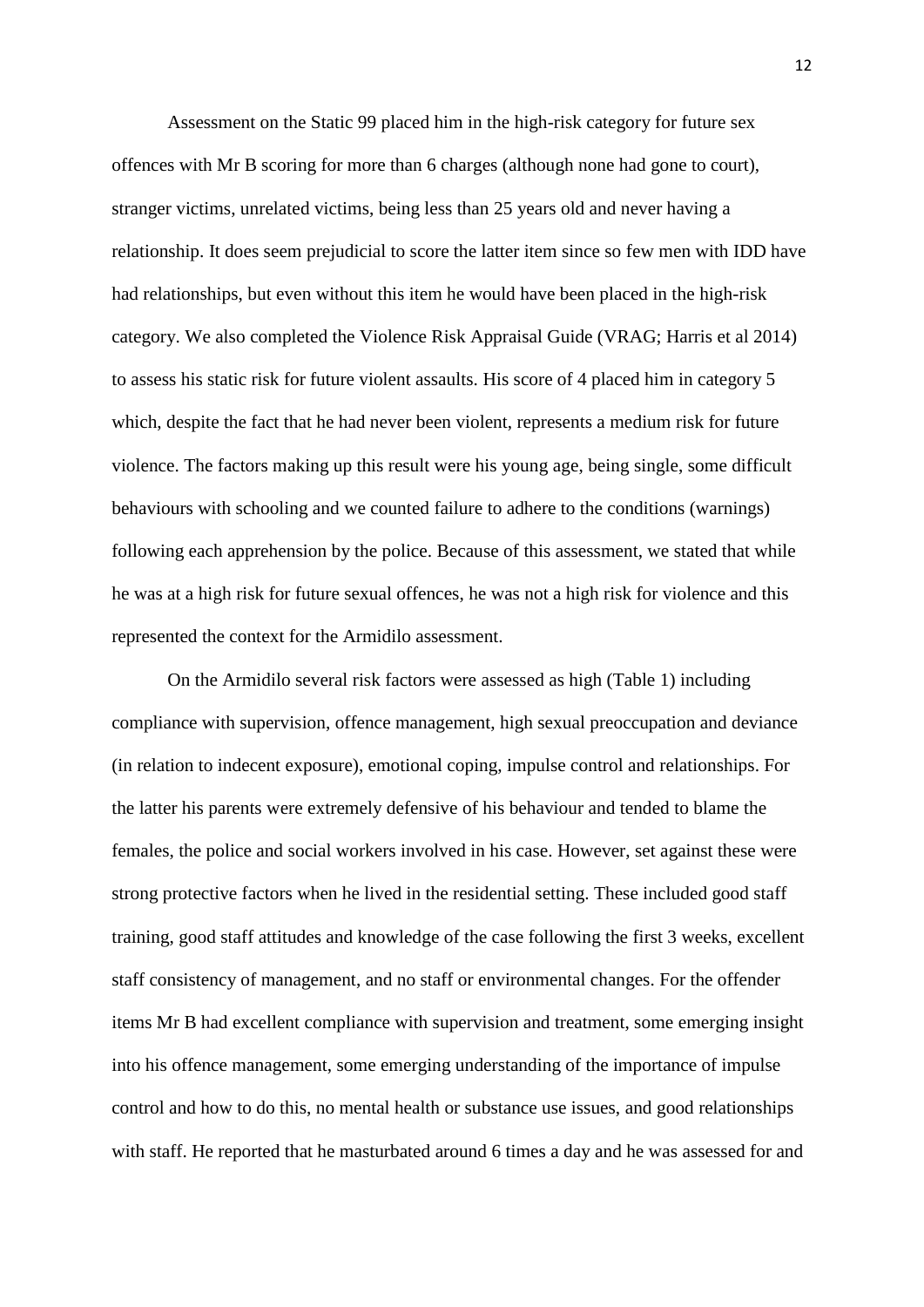commenced on anti-libidinal medication. At the time of the report on the risk assessment it had only just begun and so while it was not rated as a protective factor, a partial protection was posited in the assessment report. The "offender changes" items were not relevant since there had been insufficient time to evaluate any changes.

This assessment was persuasive and it was agreed at a reconvened multi agency conference that Mr B could continue to live in the community residential home for a further 3 months with constant evaluation of progress. It was acknowledged within the conference that there had probably been countless incidents of indecent exposure over the years and the apparent increase following admission were due to increased observation facilitating detection of the act. In fact it was the protective factors that ameliorated the risk probability when considering Mr B's future. The outcome of the evaluation of protective factors was that he continued to comply with supervision, maintained treatment, and commenced on antilibidinal medication which produced a significant reduction in reported frequency of masturbation. His impulse control also improved noticeably to the extent that his father commented repeatedly on how enjoyable it now was to be with him when they were out. Mr B continued to live in the residential home and there were two reported incidents of indecent exposure over the following 12 months both in the first 3 months. While two incidents represent recidivism, it is a massive reduction in frequency of incidents when placed against previous behaviour.

Case 3: Mr C. aged late twenties, WAIS IQ 60.

A discharge was proposed for Mr C from a group residential home to a single tenancy with 24-hour support. He had been charged and convicted some 5 years previously with 4 incidents of indecent assault against pre-pubescent boys. The proposed service was in another area and the psychologist completed a risk assessment which placed him in the very high-risk category for future offences. As a result, the service was reluctant to accept Mr C for the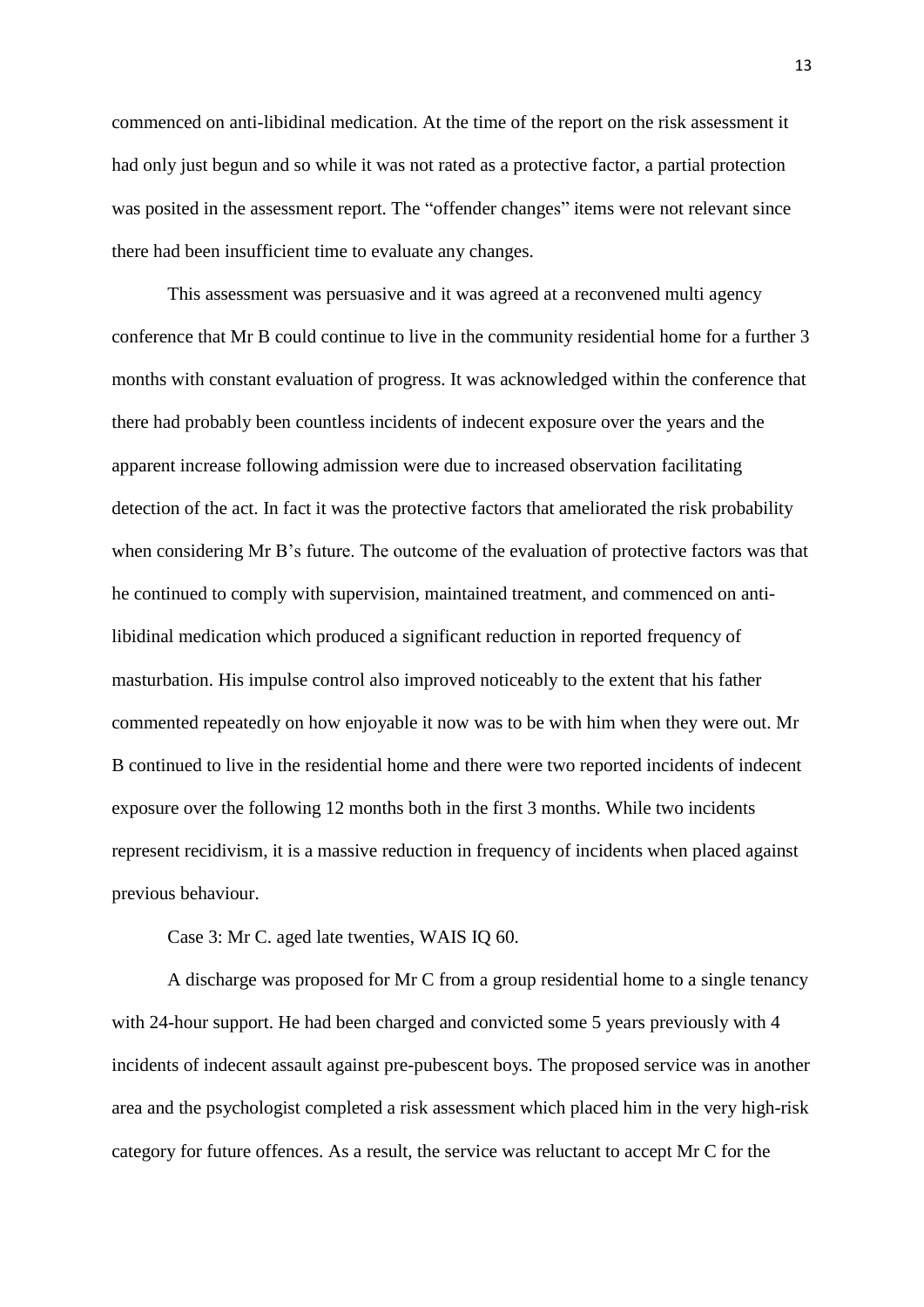tenancy. Our assessment followed the pattern described previously resulting in a Static 99 in the high-risk category and a VRAG suggesting low to medium risk for violence. In fact, Mr C had never been violent. Following extensive treatment and supervision during the placement he was now showing few stable or acute risk factors on the Armidilo (table 1) and the proposed placement had strong protective factors in place with good consistent supervision, good compliance with supervision, no mental health or substance use issues, and no envisaged significant changes following any move. Although there were no signs of high sexual drive the Armidilo was rated conservatively to indicate that the proposed changes might have an unsettling effect on his sexuality. The protective factors assessment carried the discussion and Mr C moved to the tenancy. Four years on from the move there have been no further incidents.

#### Case 4: Mr D. aged early fifties, IQ 58

Mr D is presented because he represents a failure of recommendations based on the protective factors of the Armidilo. He was referred for admission to a private residential home for people with IDD and was assessed in the manner described above. He had committed one sexual offence against a 14-year-old female some 20 years ago and then another 6 years ago. Neither were penetrative but on both occasions, he had used force. On both occasions he had been drinking alcohol to excess. He had been imprisoned for the latter offence. He had spent 4 years on a mixed hospital ward and was given free access to the grounds. He was completely compliant with his regime, showed little interest in other residents and none in the females even although, over the years, some had been of a young age (17 to 25). On the static 99 he was assessed as medium to high risk from relevant variables. There were almost no risk factors on the Armidilo assessment, beyond having constant access to victims in the hospital. He had shown no interest in alcohol at any time in the 4 years of admission but, cautiously, this was scored as a risk. The protective factors in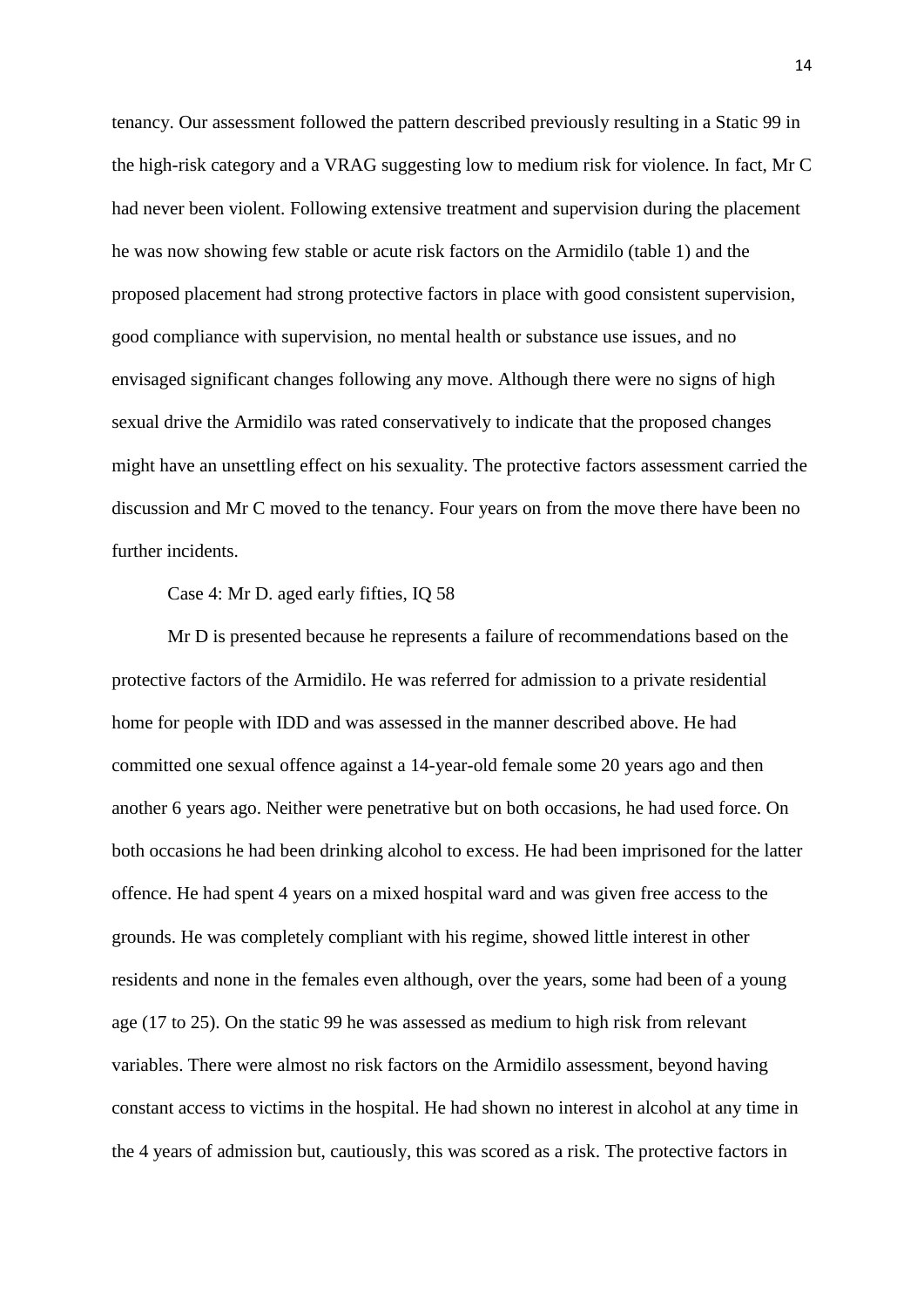the proposed placement were stronger than in his current hospital placement with closer, more consistent supervision and also supervision when out in the community. He showed no problems with impulse control and no evidence of sexual preoccupation. The assessor cautiously assumed some continued deviant sexual interest in teenage girls, although there was no evidence of it.

Despite there being general agreement that the placement was appropriate and that the protective factors were an effective counter to any risk, there were concerns raised by management advising of the opinion that the risk for the other residents and the organisation was too great. Management argued that there were female residents who would be at risk of assault if Mr D was admitted. This argument carried the discussion despite the evidence from the referring organisation and from the risk assessment.

## Short Discussion

It is necessary to advocate a careful approach when reading case studies, because the qualitative information presented could be skewed by both the authors' experience and the individuals presented for illustration. In this study, the authors have made every attempt to be objective, presenting cases which show what is possible with the use of the protective scale of the Armidilo rather than have any attempt at representative cases. In fact, the cases are very real despite anonymization and the outcomes are exactly as happened but they may not be representative. Both Lindsay et al (2002) and Willis and Grace (2008) found that planned discharge arrangements, social supports and clinical follow up were protective factors in the risk for future incidents in offenders. The cases in this study give substance to such targeted planning and support in individual cases.

The study presents cases illustrating the use of the protective scale of the Armidilo risk assessment and the cases have been discussed as they have been presented. In three of the cases the argument was carried by strong protective factors and in the fourth, protective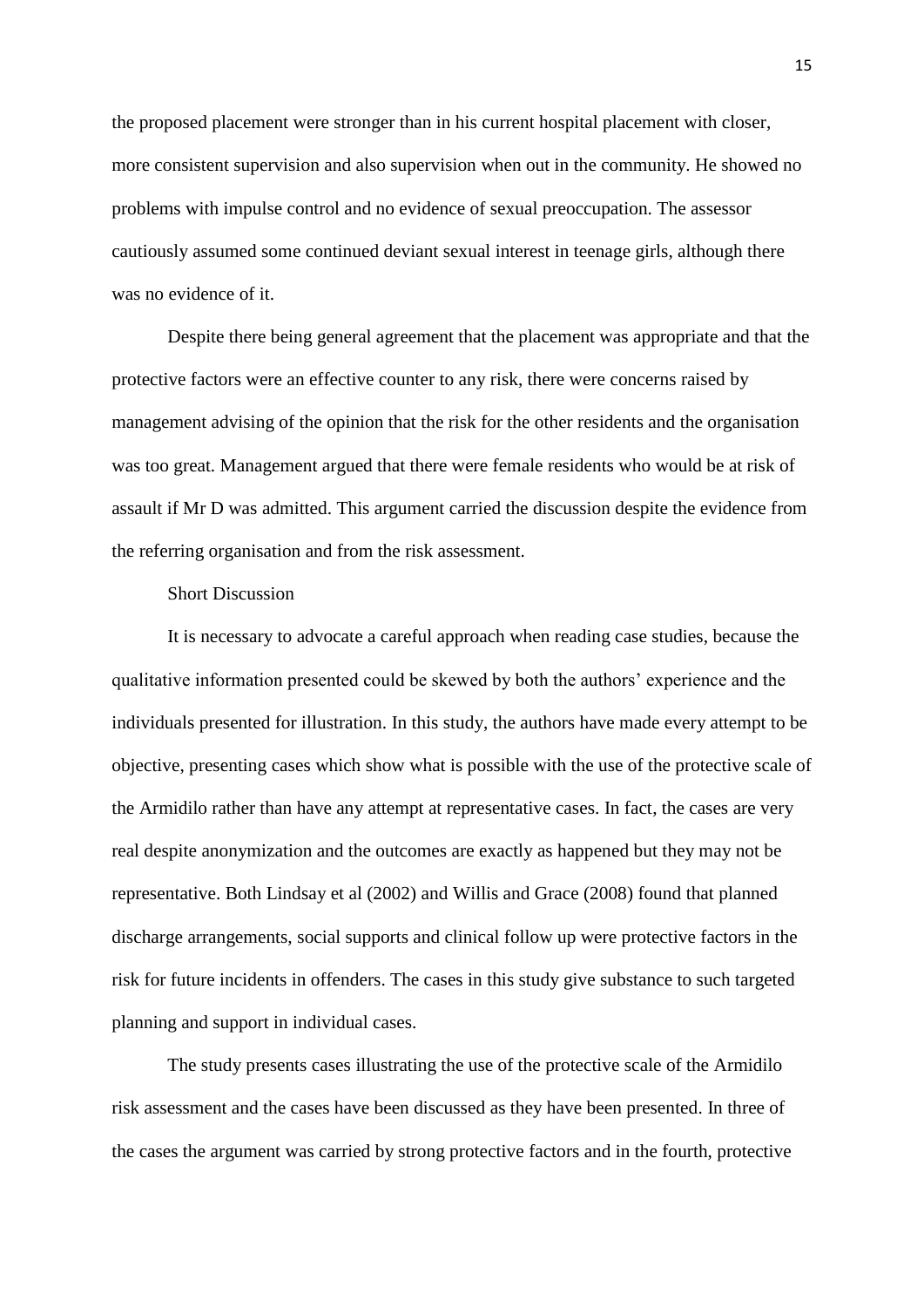factors made no difference to the outcome. In the first two cases it seemed to the authors that the course of the person's life was influenced positively by the assessment which employed the protective scale of the Armidilo. It is important to stress that the assessments outlined, in a cautious fashion, the static and dynamic risks that were present for that individual. There was no attempt to minimise the risks that might be present. In fact, any possible risk factor was taken into account even if it was not indicated by behaviour in the last 2 or 3 years.

It is the case that professionals and agencies are, rightly, concerned when they hear about possible admission for sex offenders. A sex offence on the premises will be drastic for the victim concerned. There are also worries about others' perception of the agency that may have allowed such behaviour to occur. There is caution to the extent of avoidance when someone with a sex offence history is considered for acceptance to any service. The authors are knowledgeable and experienced within clinical practice relative to the reactions of the public when they become aware that a sex offender might be visiting or residing in nearby premises. It is, therefore, all the more important to conduct careful risk assessments with corresponding recommendations that are as realistic and accurate as possible. In the most wide ranging prediction study ever conducted, Tetlock and colleagues (Tetlock & Mellers 2002; Mellers, et al 2014, 2015) found that the most accurate predictions involved gathering "an outside view", downplaying uniqueness, determined by the general likelihood of certain events happening given the circumstances and characteristics of the type of case being considered; followed by "an inside view", emphasising uniqueness, determined by the specific considerations for this individual case. The "inside view" will change as the circumstances change for the event under consideration. The Armidilo procedure does precisely this with the Static 99 providing "an outside view" and the Armidilo providing the "inside view", allowing for the most accurate risk assessment predictions.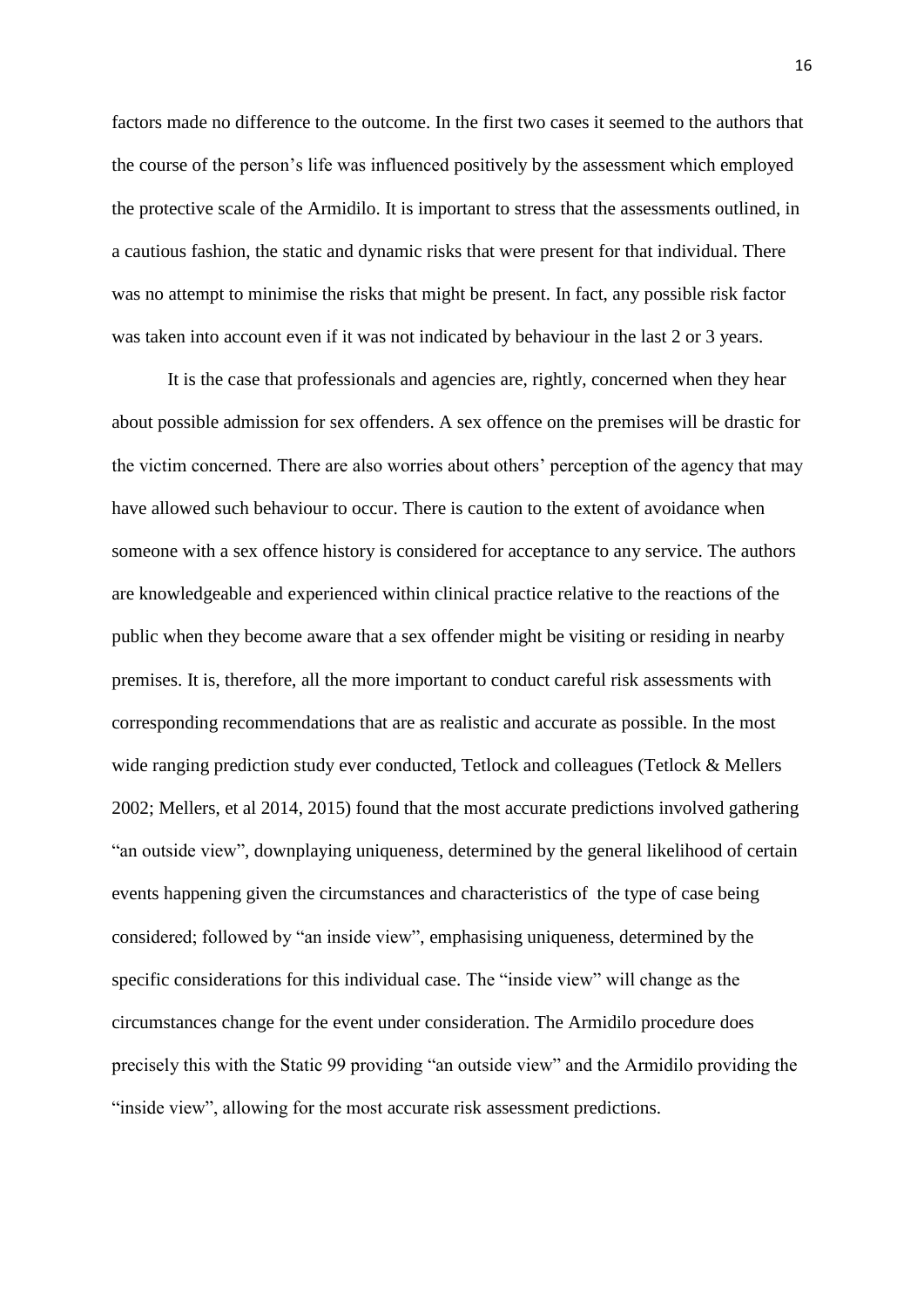The cases described do not illustrate all the potential scenarios for the conduct of a risk assessment. The most obvious is where the accepting accommodation has too few protective factors. Let us assume in the case of Mr B. his family wished to take him home because he had improved so much (in fact this had been proposed from time to time by the family). In this case the assessment might have included a much lower rate of supervision, poorer compliance with observation because of familiarity with parents, a lower compliance with medication, irregular attendance at treatment and poorer impulse control. All of this would have raised considerably the chances of reoffending through a lowering of the protective factors. In this way, it can be noted that the Armidilo can inform on positive and negative outcomes. In conclusion we would recommend that protective factors are included in all risk assessments.

#### References.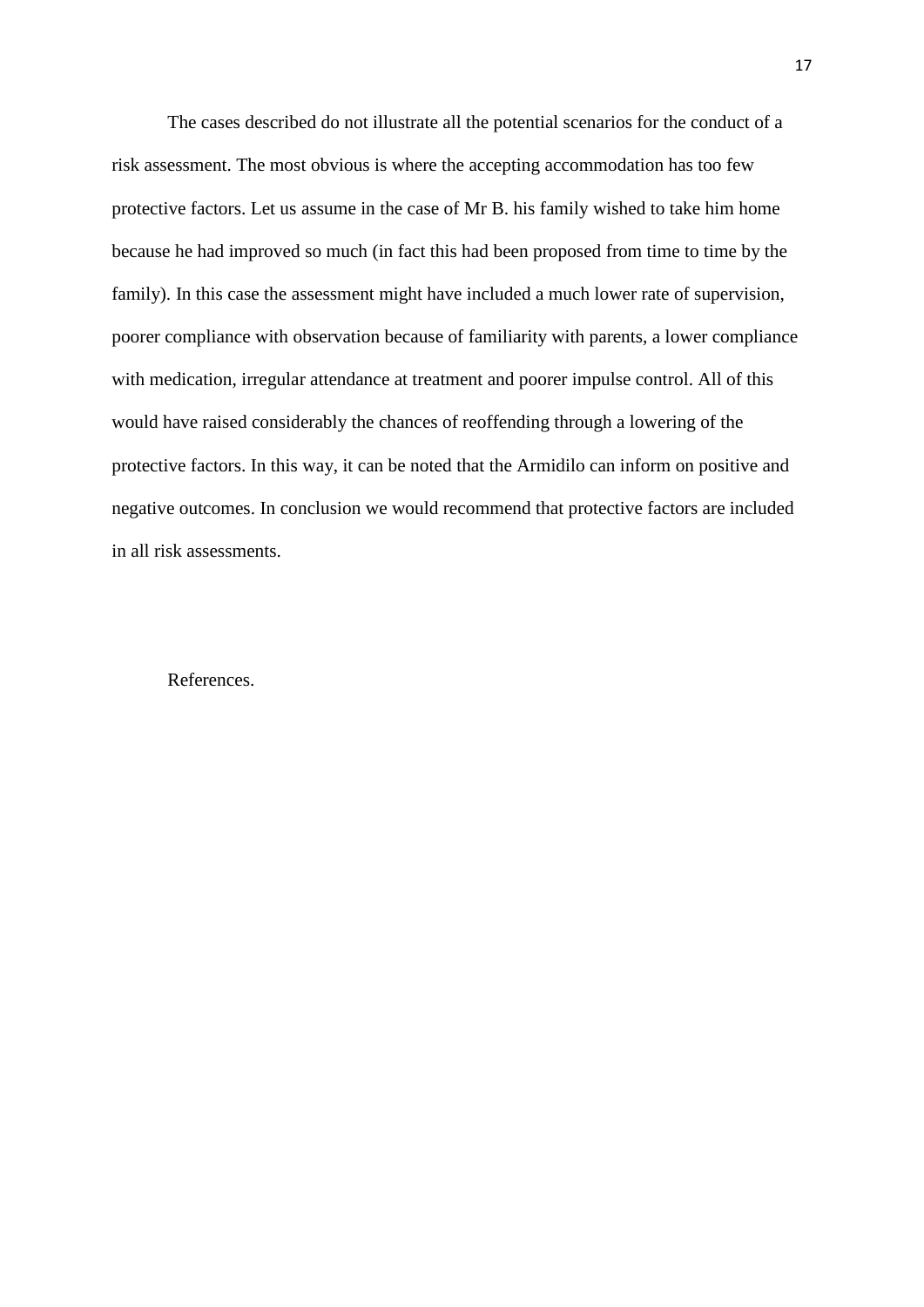- Abidin, Z., Davoren, M., Naughton, L., Gibbons, O., Nulty, A., & Kennedy, H. G. (2013). Susceptibility (risk and protective) factors for in-patient violence and self-harm: Prospective study of structured professional judgement instruments START and SAPROF, DUNDRUM-3 and DUNDRUM-4 in forensic mental health services. *BMC Psychiatry, 13,* Article 197. doi:10.1186/1471-244X-13-197
- Blacker, J., Beech, A. R., Wilcox, D. T., & Boer, D. P. (2011). The assessment of dynamic risk and recidivism in a sample of special needs sexual offenders. Psychology, Crime & Law, 17(1), 75-92. doi:10.1080/10683160903392376
- Boer, Haaven, Lambrick, Lindsay, McVilly, Sakdalan & Frize (2013) *ARMIDILO: the Assessment of Risk and Manageability of Individuals with Developmental and Intellectual Limitations who Offend.* www.Armidilo.net
- Boer, D. P., Tough, S., & Haaven, J. (2004). Assessment of risk manageability of intellectually disabled sex offenders. Journal of Applied Research in Intellectual Disabilities, 17(4), 275-283. doi:10.1111/j.1468-3148.2004.00214.x
- Boer D. P., McVilly K. R. & Lambick F. (2007) Contextualising risk in the assessment of intellectually disabled individuals. *Sexual Offender Treatment 2.* Available from <http://www.sexual-offender-treatment.org/index.php?id=59&type=123>
- De Vogel, V., de Ruiter, C., Bouman, Y., & de Vries Robbé, M. (2012). SAPROF. *Guidelines for the assessment of protective factors for violence risk (2nd ed.).* Utrecht: De Forensische Zorgspecialisten
- de Vries Robbé, M., de Vogel, V., & de Spa, E. (2011). Protective factors for violence risk in forensic psychiatric patients: A retrospective validation study of the SAPROF. *International Journal of Forensic Mental Health, 10, 178-186.* doi:10.1080/14999013.2011.600232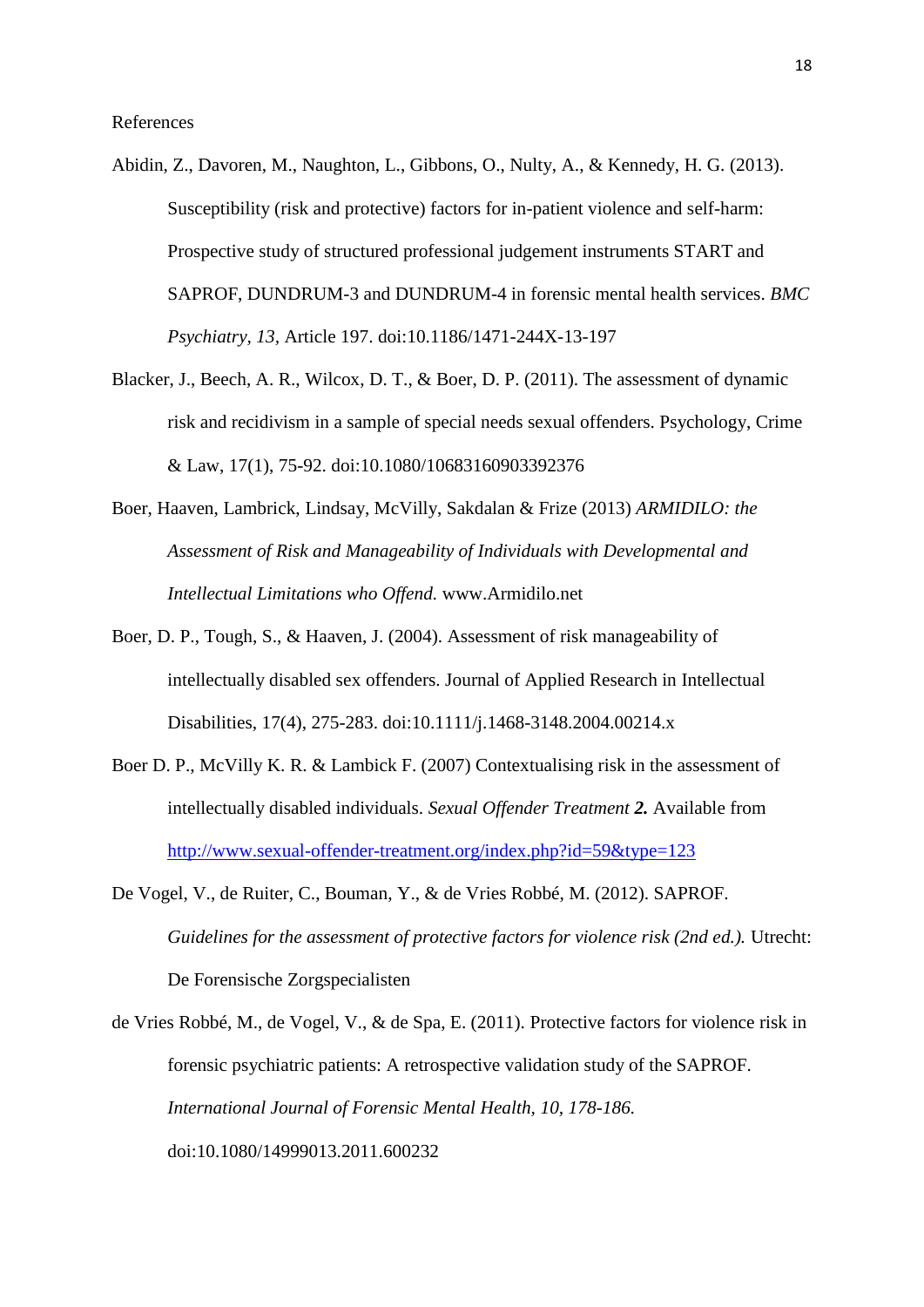de Vries Robbé, M., Mann, R., Maruna S. & Thornton, D. (2015) An exploration of protective factors supporting desistance from sexual offending. *Sexual Abuse: a Journal of Research and Treatment, 27*, 15-33. doi: 10.1177/1079063214547582

- Hanson, R.K., & Thornton, D. (1999). Static-99: Improving actuarial risk assessments for sex offenders. (User report 1999-02). Ottawa: Department of the Solicitor General of Canada
- Lindsay, W. R., Elliot, S. F., & Astell, A. (2004a). Predictors of sexual offence recidivism in offenders with intellectual disabilities. Journal of Applied Research in Intellectual Disabilities, 17(4), 299-305. doi:10.1111/j.1468-3148.2004.00217.x
- Lindsay, W.R., Finlay, C., Steptoe, L., Haut, F & Brewster, E. (2017) Predictive validity of the dynamic risk assessment and management system (DRAMS) in individuals with intellectual disability residing in the community. *Psychology, Crime and Law,* in press
- Lindsay, W. R., Hogue, T. E., Taylor, J. L., Steptoe, L., Mooney, P., O'Brien, G., . . . Smith, A. H. W. (2008). Risk assessment in offenders with intellectual disability. International Journal of Offender Therapy and Comparative Criminology, 52(1) doi:10.1177/0306624X07308111
- Lindsay, W. R., Murphy, L., Smith, G., Murphy, D., Edwards, Z., Chittock, C., . . . Young, S. J. (2004b). The dynamic risk assessment and management system: An assessment of immediate risk of violence for individuals with offending and challenging behaviour. Journal of Applied Research in Intellectual Disabilities, 17(4), 267-274. doi:10.1111/j.1468-3148.2004.00215.x
- Lindsay, W.R., Smith, A. H. W., Law, J., Quinn, K., Anderson, A., Smith, A….. & Allan. R. (2002) A Treatment service for sex offenders and abusers with intellectual disability: Characteristics of referrals and evaluation. *Journal of Applied Research in Intellectual Disabilities, 15,* 166–174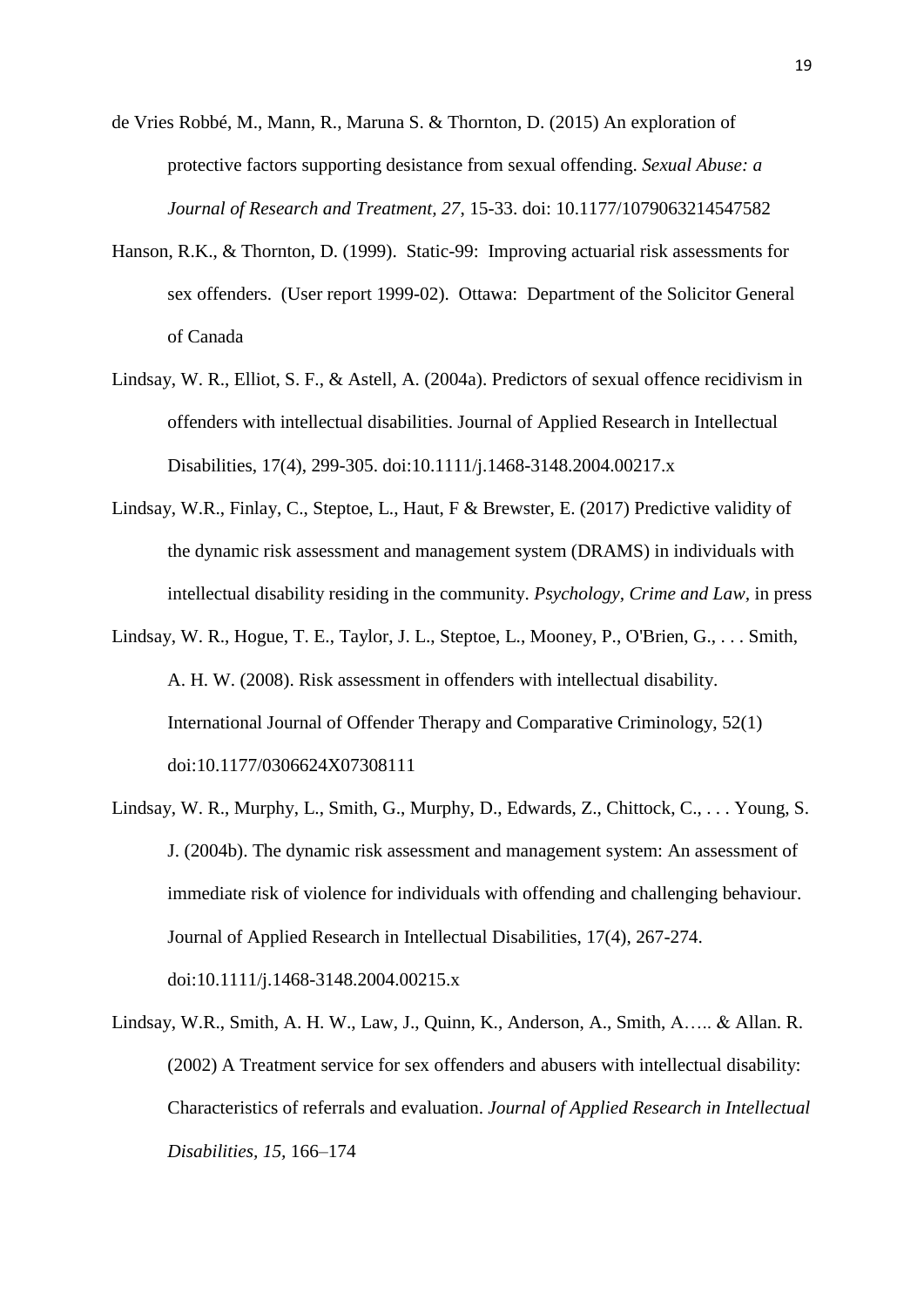- Lofthouse, R. E., Lindsay, W. R., Totsika, V., Hastings, R. P., Boer, D. P., & Haaven, J. L. (2013). Prospective dynamic assessment of risk of sexual reoffending in individuals with an intellectual disability and a history of sexual offending behaviour. *Journal of Applied Research in Intellectual Disabilities, 26(5),* 394-403. doi:10.1111/jar.12029
- Lofthouse, R., Lindsay, W., Totsika, V., & Hastings, R. (2012). How do static and dynamic risk factors work together to predict reoffending amongst offenders with ID? *Journal of Intellectual Disability Research, 56(7-8),* 683-683.
- Mellers, B., Stone E, Murray, T Minster, A, Rohrbaugh, N, Bishop, M ….Tetlock, P. (2014) Identifying and cultivating superforecasters as a method of improving probabilistic predictions. *Perspectives on Psychological Science, 10,* 267–281
- Mellers, B. A., Ungar, L., Baron, J., Ramos, J., Gurcay, B., Fincher, K., . . . Tetlock, P. (2014). Psychological strategies for winning a geopolitical tournament. *Psychological Science, 25,* 1106–1115.
- McMillan, D., Hastings, R. P., & Coldwell, J. (2004). Clinical and actuarial prediction of physical violence in a forensic intellectual disability hospital: A longitudinal study. Journal of Applied Research in Intellectual Disabilities, 17(4), 255-265. doi:10.1111/j.1468-3148.2004.00213.x
- Quinsey V. L. (2004) Risk assessment and management in community settings. In: Offenders with Developmental Disabilities (eds W. R. Lindsay, J. L. Taylor & P. Sturmey), pp. 131–142.John Wiley & Sons, Chichester, UK.
- Quinsey, V. L., Book, A., & Skilling, T. A. (2004). A follow-up of deinstitutionalized men with intellectual disabilities and histories of antisocial behaviour. Journal of Applied Research in Intellectual Disabilities, 17(4), 243-253. doi:10.1111/j.1468- 3148.2004.00216.x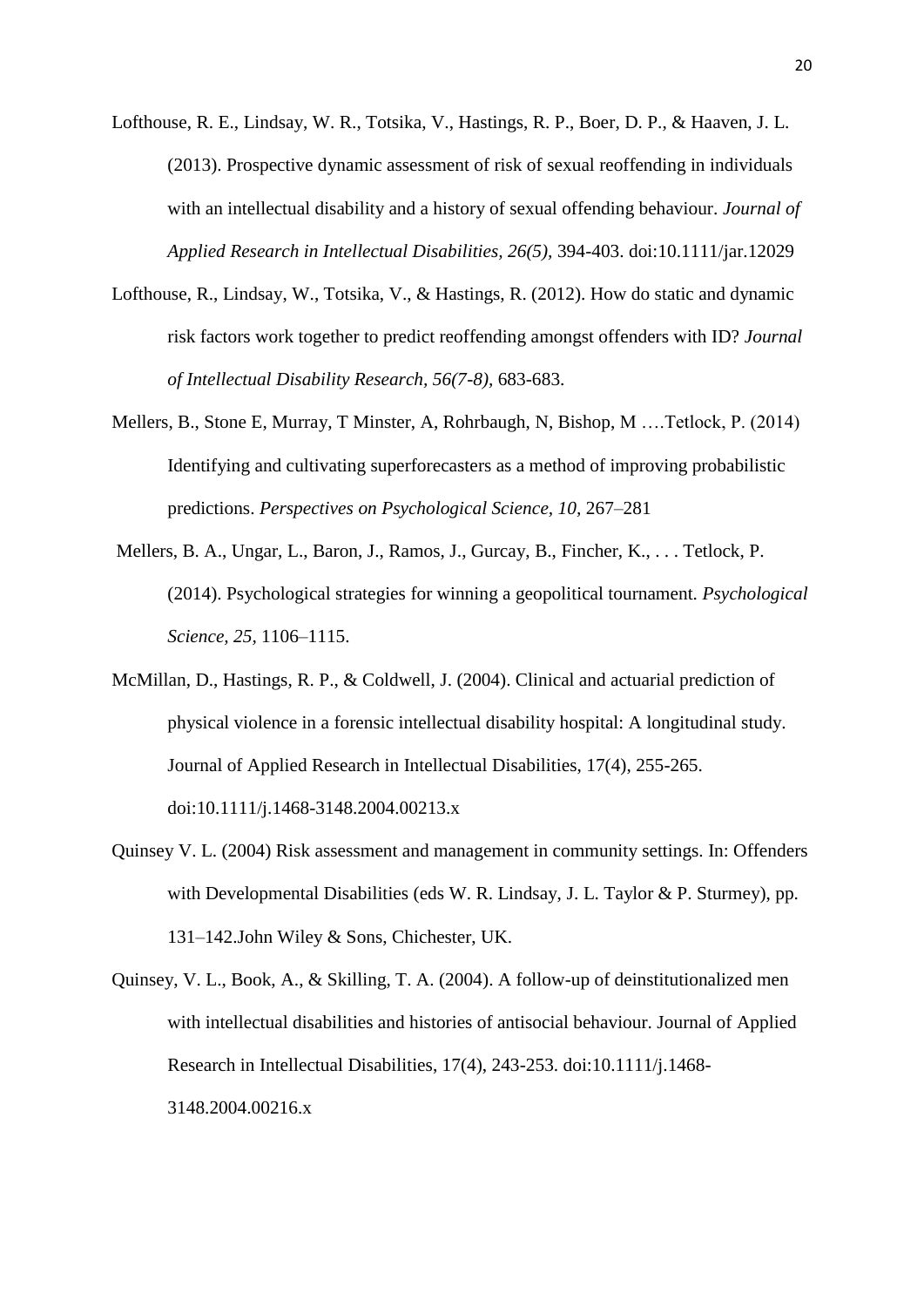- Quinsey, V. L., Harris, G. T., Rice, M. E., & Cormier, C. A. (1998). Violent offenders. Appraising and managing risk (2nd ed) Washington, DC: American Psychological Association.
- Steptoe, L. R., Lindsay, W. R., Murphy, L., & Young, S. J. (2008). Construct validity, reliability and predictive validity of the dynamic risk assessment and management system (DRAMS) in offenders with intellectual disability. Legal and Criminological Psychology, 13, 309-321. doi:10.1348/135532507X218251
- Tetlock, P. E., & Mellers, B. A. (2002). The great rationality debate. *Psychological Science, 13,* 94–99.
- Webster, C. D., Martin, M., Brink, J., Nicholls, T. L., & Desmarais, S. L. (2009). *Short-Term Assessment of Risk and Treatability (START). Clinical guide for evaluation risk and recovery. Version 1.1.* Ontario: St. Joseph's Healthcare Hamilton.
- Willis, G. M., & Grace, R. C. (2008). The quality of community reintegration planning for child molesters: Effects on sexual recidivism. *Sexual Abuse: A Journal of Research and Treatment, 20,* 218-240.
- Wilson, C. M., Desmarais, S.L. , Nicholls T.L. & Brink, J. (2010) The Role of Client Strengths in Assessments of Violence Risk Using the Short-Term Assessment of Risk and Treatability (START). *International Journal of Forensic Mental Health, 9,* 282- 293 doi.org/10.1080/14999013.2010.534694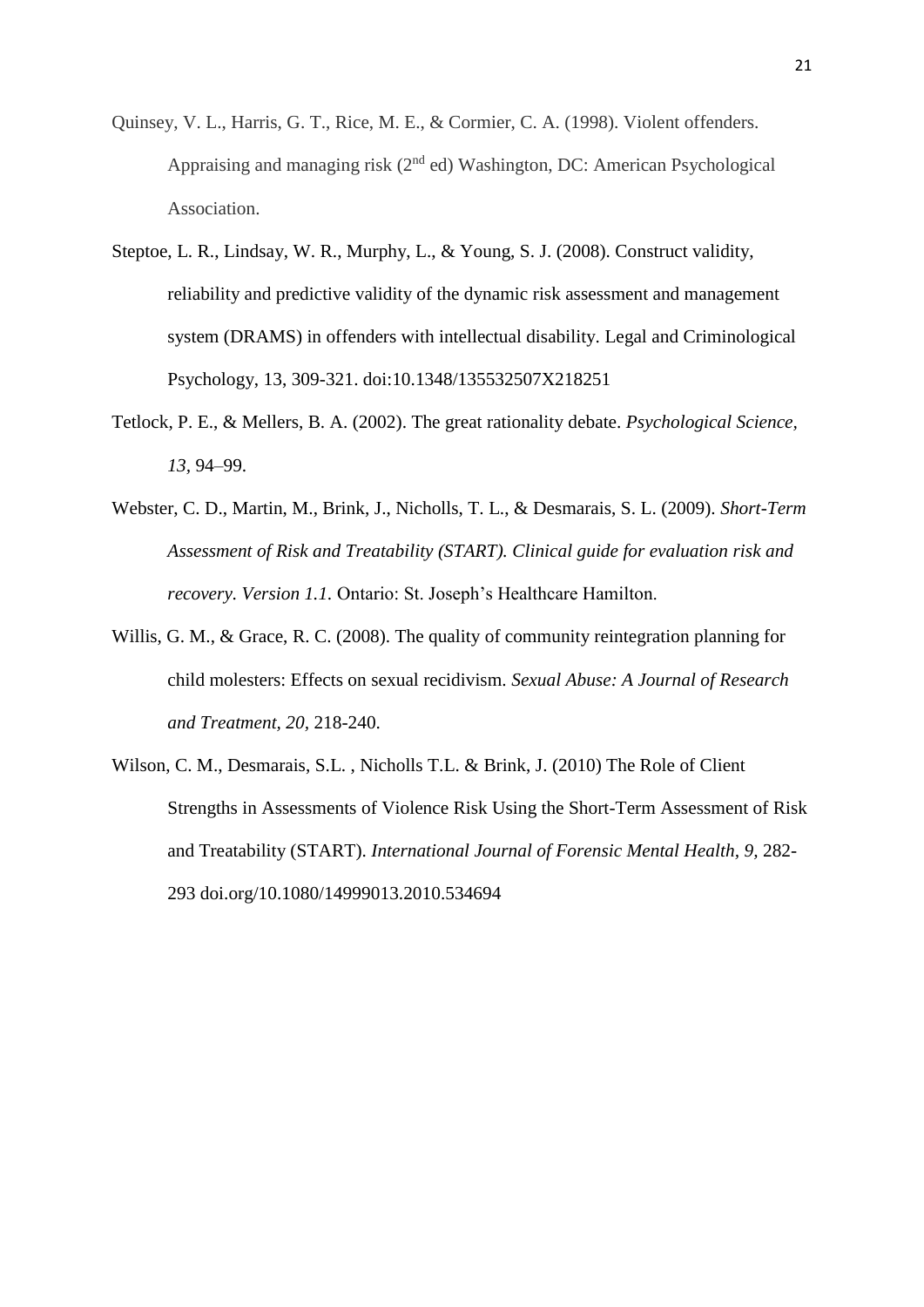Table 1: the Armidilo assessment results for each of the four cases. R-risk factor rating from 0-2; P= protective factor rating from 0-2

| Armidilo item             | Mr A           |                  | MrB            |                | Mr C           |                | Mr D           |                |
|---------------------------|----------------|------------------|----------------|----------------|----------------|----------------|----------------|----------------|
| Stable environment item   | $\mathbf R$    | P                | $\mathbf R$    | $\mathbf{P}$   | $\mathbf R$    | $\mathbf{P}$   | $\mathbf R$    | $\mathbf{P}$   |
| <b>Staff attitudes</b>    | $\theta$       | $\overline{2}$   | $\theta$       | $\overline{2}$ | $\overline{0}$ | $\overline{2}$ | $\overline{0}$ | $\overline{2}$ |
| Staff communication       | $\theta$       | $\overline{2}$   | $\theta$       | $\overline{2}$ | $\theta$       | $\overline{2}$ | $\theta$       | $\overline{2}$ |
| Client knowledge          | $\theta$       | $\overline{2}$   | $\theta$       | $\overline{2}$ | $\theta$       | $\overline{2}$ | $\theta$       | $\overline{2}$ |
| Staff consistency         | $\theta$       | $\overline{2}$   | $\overline{0}$ | $\overline{2}$ | $\overline{0}$ | $\overline{2}$ | $\overline{0}$ | $\overline{2}$ |
| Acute environment         |                |                  |                |                |                |                |                |                |
| Staff changes             | $\overline{0}$ | $\mathbf{1}$     | $\overline{0}$ | $\overline{2}$ | $\overline{0}$ | $\overline{2}$ | $\overline{0}$ | $\overline{2}$ |
| Monitoring changes        | $\overline{0}$ | $\overline{2}$   | $\overline{0}$ | $\overline{2}$ | $\overline{0}$ | $\overline{2}$ | $\theta$       | $\overline{2}$ |
| Victim access             | $\mathbf{1}$   | $\mathbf{1}$     | $\mathbf{1}$   | $\overline{2}$ | $\mathbf{1}$   | $\overline{2}$ | $\overline{2}$ | $\overline{2}$ |
| Environment change        | $\overline{0}$ | $\boldsymbol{0}$ | $\overline{0}$ | $\overline{2}$ | $\overline{0}$ | $\overline{2}$ | $\overline{0}$ | $\overline{2}$ |
| Stable offender           |                |                  |                |                |                |                |                |                |
| Compliance supervision    | $\overline{0}$ | $\overline{2}$   | $\overline{2}$ | $\overline{2}$ | $\overline{0}$ | $\overline{2}$ | $\overline{0}$ | $\overline{2}$ |
| Compliance treatment      | $\overline{0}$ | $\overline{2}$   | 1              | $\overline{2}$ | $\overline{0}$ | $\overline{2}$ | $\overline{0}$ | $\overline{2}$ |
| Offence management        | $\mathbf{1}$   | $\overline{2}$   | $\overline{2}$ | $\mathbf{1}$   | $\overline{0}$ | $\overline{2}$ | $\overline{0}$ | $\overline{2}$ |
| Sexual deviance           | $\mathbf{1}$   | $\overline{2}$   | $\overline{2}$ | 0(1)           | $\mathbf{1}$   | $\overline{2}$ | $\mathbf{1}$   | $\overline{2}$ |
| Sexual preoccupation,     | $\mathbf{1}$   | $\overline{0}$   | $\overline{2}$ | 0(1)           | $\mathbf{1}$   | $\overline{2}$ | $\theta$       | $\overline{2}$ |
| Emotional coping,         | $\mathbf{1}$   | $\overline{2}$   | $\overline{2}$ | $\mathbf{1}$   | $\mathbf{1}$   | $\overline{2}$ | $\overline{0}$ | $\overline{2}$ |
| Mental health             | $\mathbf{1}$   | $\overline{2}$   | $\overline{0}$ | $\overline{2}$ | $\overline{0}$ | $\overline{2}$ | $\overline{0}$ | $\overline{2}$ |
| Substance abuse,          | $\mathbf{1}$   | $\overline{2}$   | $\overline{0}$ | $\overline{2}$ | $\overline{0}$ | $\overline{2}$ | $\overline{2}$ | $\overline{2}$ |
| impulse control           | $\overline{0}$ | $\overline{2}$   | $\overline{2}$ | $\mathbf{1}$   | $\overline{0}$ | $\overline{2}$ | $\overline{0}$ | $\overline{2}$ |
| Relationships             | $\theta$       | $\overline{2}$   | $\overline{2}$ | $\overline{2}$ | $\overline{0}$ | $\overline{2}$ | $\overline{0}$ | $\overline{2}$ |
| Acute offender changes    |                |                  |                |                |                |                |                |                |
| supervision or treatment, | $\overline{0}$ | $\overline{2}$   |                |                | $\mathbf{0}$   | $\overline{2}$ | $\overline{0}$ | $\overline{2}$ |
| sexual preoccupation,     | $\theta$       | $\mathbf{1}$     |                |                | $\overline{0}$ | $\mathbf{1}$   | $\theta$       | $\overline{2}$ |
| victim related behaviours | $\overline{0}$ | $\mathbf{1}$     |                |                | $\overline{0}$ | 1              | $\overline{0}$ | $\overline{2}$ |
| Emotional coping.         | $\overline{0}$ | $\mathbf{1}$     |                |                | $\overline{0}$ | $\overline{2}$ | $\overline{0}$ | $\overline{2}$ |